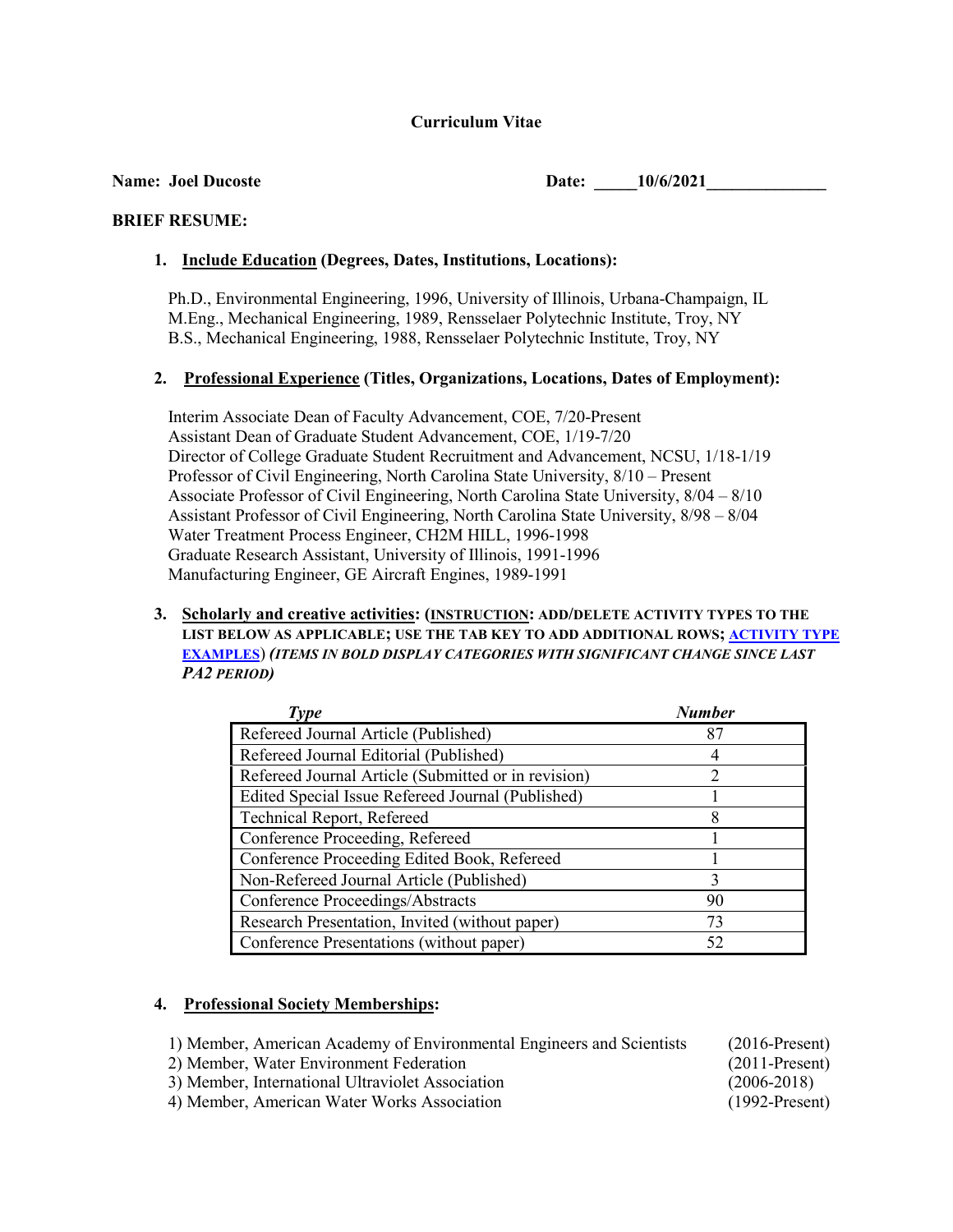| 5) Member, Association of Environmental Engineering and Science Professor |                  |
|---------------------------------------------------------------------------|------------------|
|                                                                           | $(1999-Present)$ |
| 6) Member, National Society of Professional Engineers                     | $(1991 - 2002)$  |
| 7) Member, American Society of Engineering Education                      | $(2003 - 2005)$  |
|                                                                           |                  |

# **5. Scholarly and Professional Honors:**

| <b>Fair Distinguished Engineering Educator Medal WEF</b>                                                                                                                                 | 2021 |  |
|------------------------------------------------------------------------------------------------------------------------------------------------------------------------------------------|------|--|
| AEESP Distinguished Service Award (President and BOD)                                                                                                                                    | 2021 |  |
| <b>Elected Fellow of Water Environment Federation</b>                                                                                                                                    | 2020 |  |
| Finalist for University Undergraduate Academic Advising award DASA                                                                                                                       | 2020 |  |
| WEFTEC Interactive Knowledge Exchange Video award                                                                                                                                        | 2019 |  |
| (https://www.youtube.com/playlist?list=PLLeo-tHuuDoa54IfYSQxxIejLAhCVQHho)                                                                                                               |      |  |
| Academy of Excellence in Global Engagement Member                                                                                                                                        | 2019 |  |
| Keynote Speaker 34 <sup>th</sup> Annual NC ONSITE Water Protection Conference                                                                                                            | 2018 |  |
| COE Blessis Undergraduate Advising Award                                                                                                                                                 | 2018 |  |
| American Academy of Environmental Engineering and Science Excellence in Environmental                                                                                                    |      |  |
| Engineering and Science University Research Honor Award                                                                                                                                  | 2017 |  |
| Board certified environmental engineer through eminence                                                                                                                                  | 2016 |  |
| Keynote Speaker British Water FOG Forum, Cranfield UK                                                                                                                                    | 2015 |  |
| NSF Advance Scholar Leadership Program                                                                                                                                                   | 2012 |  |
| National Academy of Engineering KECKs Future Initiative Symposium Participant                                                                                                            |      |  |
| (100 engineers selected to join)                                                                                                                                                         | 2011 |  |
| NSF Advance Scholar                                                                                                                                                                      | 2009 |  |
| National Academy of Engineering Frontier of Engineering Japan Symposium Participant                                                                                                      |      |  |
| (30 engineers selected from the USA to join 30 from Japan)                                                                                                                               | 2008 |  |
| <b>Fulbright Fellow</b>                                                                                                                                                                  | 2006 |  |
| (Council for International Exchange of Scholars award)                                                                                                                                   |      |  |
| FWO Visiting Faculty Scholar at Ghent University, Belgium                                                                                                                                | 2006 |  |
| (Visiting research award provided by the National Science Foundation, Belgium)                                                                                                           |      |  |
| NSF Career Award                                                                                                                                                                         | 2001 |  |
| (The award is the highest honor given by NSF to young university faculty in science and<br>engineering)                                                                                  |      |  |
| Ralph Metcalfe Chair for Minority Scholars at Marquette University                                                                                                                       |      |  |
| (Visiting lecturer award)                                                                                                                                                                | 2000 |  |
|                                                                                                                                                                                          |      |  |
| (The primary purpose of the Metcalfe Chair is to bring to Marquette University outstanding<br>African-American and other minority scholars and professionals to interact with and enrich |      |  |
| the academic life of Marquette University's students and faculty)                                                                                                                        |      |  |
|                                                                                                                                                                                          |      |  |

Professional Licenses: Engineer-in-Training: Ohio, 1991

# **6. Professional service on campus: (INSTRUCTION: LIST ONE ON-CAMPUS SERVICE PER LINE, INCLUDE SERVICE DATES; NOTE LEADERSHIP ROLE IF HELD, E.G., CHAIR, CO-CHAIR, ETC.)**

# **North Carolina State University and College of Engineering Committees:**

| 1) NC-AGEP Fellow program                                                             | $(2021 - 2023)$  |
|---------------------------------------------------------------------------------------|------------------|
| 2) University Budget Advisory Committee                                               | $(2020-2021)$    |
| 3) University Strategic Plan Taskforce: Advancing Inclusion and Well-Being to Enhance |                  |
| Excellence                                                                            | $(2019-2020)$    |
| 4) University Graduate Diversity Equity and Inclusion Committee (Chair)               | $(2019-Present)$ |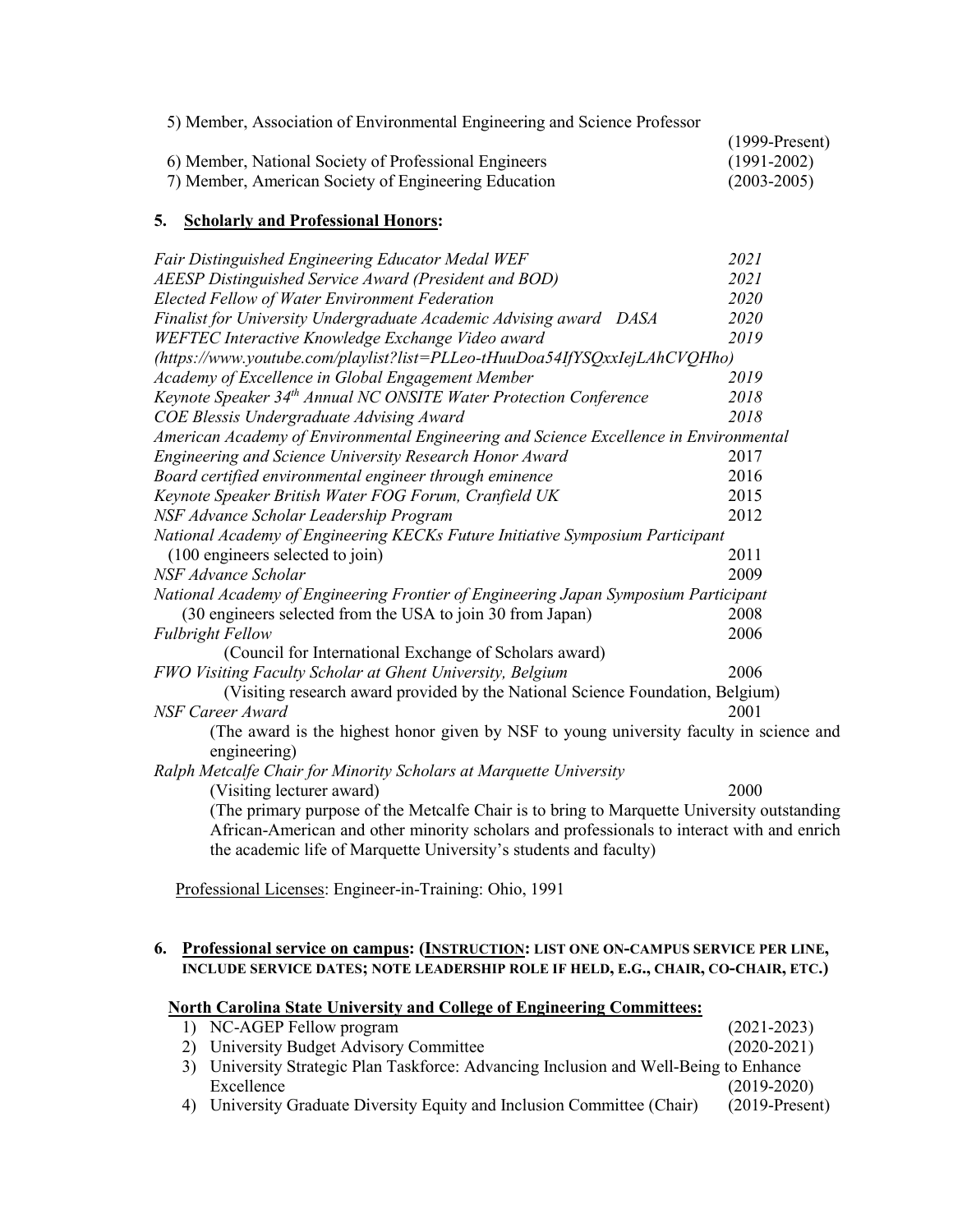| 5) College of Engineering RPT Committee (Chair 2018-2020)                                | $(2017 - 2020)$ |
|------------------------------------------------------------------------------------------|-----------------|
| 6) University Reappointment, Promotion, and Tenure (RPT) Committee                       | $(2016 - 2018)$ |
| 7) University Mentor Ring Program                                                        | $(2015 - 2017)$ |
| 8) College of Engineering Leadership Review Committee                                    | $(2015 - 2016)$ |
| 9) University Lifelong Faculty Involvement Committee                                     | $(2015 - 2018)$ |
| 10) University Diversity Advisory Committee (UDAC)                                       | $(2014 - 2016)$ |
| 11) University Faculty Liaison (OIED)                                                    | $(2014 - 2016)$ |
| 12) College of Engineering Faculty Development & Special Initiatives Faculty Development |                 |
| Committee                                                                                | $(2008 - 2016)$ |
| 13) NSF Advance Scholar (Part of Developing Diverse Departments (3-D) program at NC      |                 |
| STATE http://www.ncsu.edu/odi/advance/)                                                  | $(2009 - 2012)$ |

In addition to the above activities, I am involved in college and university activities that focus on broadening participation and inclusion of underrepresented groups in STEM, graduate programs, and faculty positions. These activities include the following:

- Building Future Faculty Program: Provided lectures to visiting scholars in the program
- Participated in Graduate School mentoring of new faculty and post-doctoral scholars related selecting and advising graduate students
- Provided a lecture to the new AGEP-NC Faculty Fellows about the culture of inclusion and strategies on broadening participation of underrepresented students in STEM
- Organized LSAMP BD Visitation Program and am director of BD program
- Part of a university committee (currently chair) through the graduate school that is exploring collective strategies on broadening participation through recruitment and retention programs. Committee participants come from COE, CALS, CHSS, CVM, CoED, CNR, Provost office
- Completed Inclusive Excellence Certificate Program 2020-2021, NCSU OIED
- Member of 3rd NC-AGEP Cohort of Fellows Program 2021-2023

#### **Civil, Construction, Environmental Department Committees:**

| 1) EWC Graduate Applications distribution Masters Level      | $(2017 - 2018)$   |
|--------------------------------------------------------------|-------------------|
| 2) CCEE Diversity and Recruiting Committee (Chair 2016-2018) | $(2016$ -Present) |
| 3) CCEE Energy Cluster Search Committee member               | $(2015 - 2017)$   |
| 4) CCEE RPT committee (Chair, 2012-2016)                     | $(2010-2017)$     |
| 5) ABET Design Committee Chair                               | $(2013 - 2016)$   |
| 6) ABET ENE Coordinator                                      | $(2006 - 2012)$   |
| 7) ABET subcommittee member                                  | $(2005 - 2010)$   |
| 8) Seminar committee member                                  | $(2005 - 2007)$   |
| 9) Awards committee member                                   | $(2005 - 2009)$   |
| 10) Executive Committee Member                               | $(2005 - 2006)$   |
| 11) Engineering Open House                                   | $(1998-1999)$     |
| 12) ABET Subcommittee: Senior Design and Lab                 | $(2001 - 2004)$   |
| 13) Lab Equipment Committee                                  | $(1999-2010)$     |
| 14) Hydraulics Lab Director (Mann 108)(FWH 1351)             | $(2002-Present)$  |
| 15) WREE group coordinator                                   | $(2004 - 2006)$   |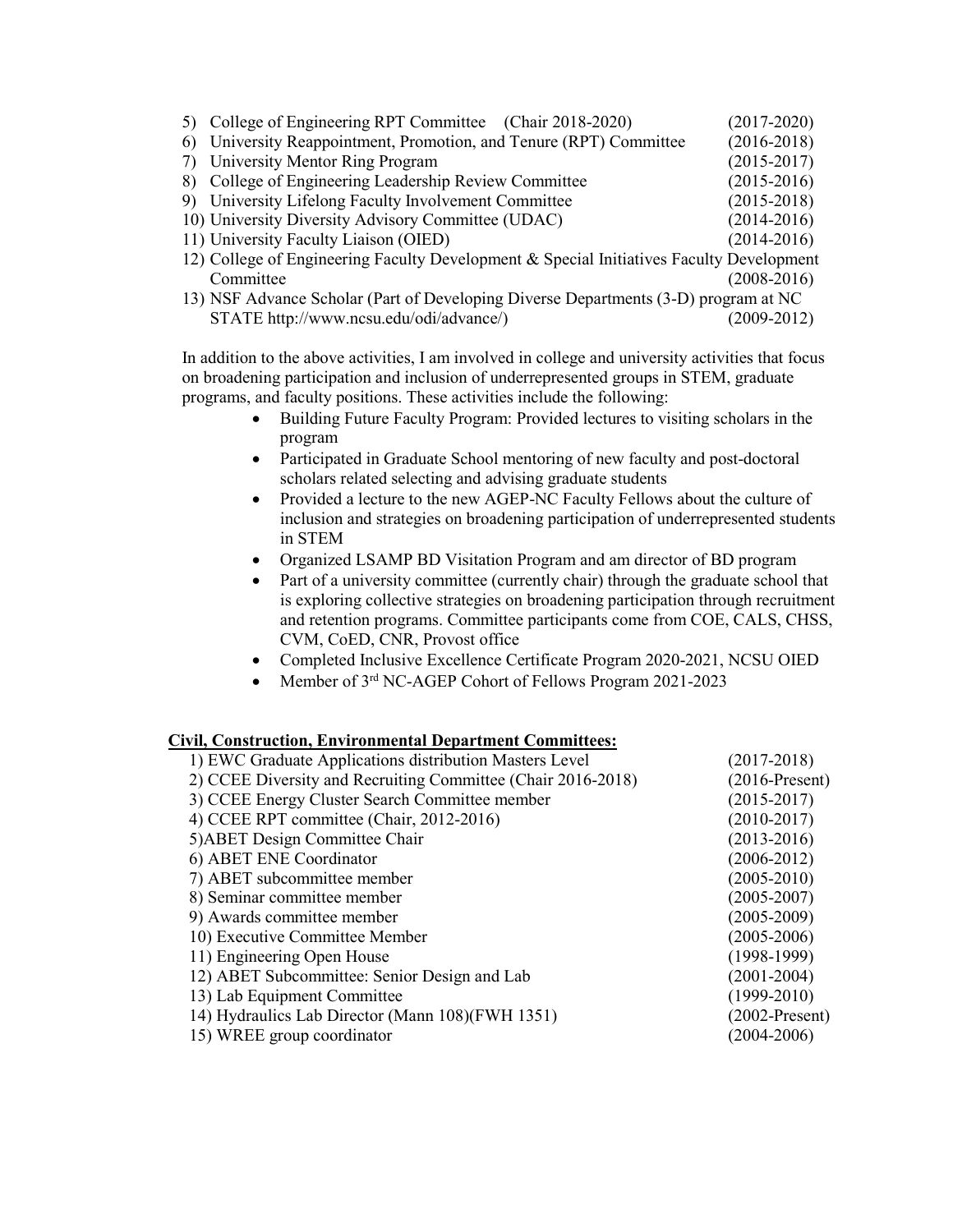# **7. Professional service off campus:**

| 1) | Editorial Advisory Board Member, Journal of Environmental Science: Water Research and         |                  |
|----|-----------------------------------------------------------------------------------------------|------------------|
|    | Technology, RSC                                                                               | $(2021-Present)$ |
| 2) | NC LSAMP Advisory Board                                                                       | $(2019-Present)$ |
| 3) | EPA Board of Scientific Counselors Safe and Sustainable water Resources Sub-committee         |                  |
|    |                                                                                               | $(2018-Present)$ |
| 4) | External Advisory board CAEE Dept. NC A&T University                                          | $(2017 - 2020)$  |
| 5) | AEESP Board of Directors (Elected by Peers) (Vice President, President elect, President, Past |                  |
|    | President)                                                                                    | $(2017-Present)$ |
| 6) | Member, International Association of Plumbing and Mechanical Officials (IAPMO)                |                  |
|    | standards committee                                                                           | $(2016 - 2020)$  |
| 7) | AEESP Environmental Engineering Program representative for CCEE                               | $(2016 - 2018)$  |
| 8) | AEESP Membership and Demographics Committee, (chair in 2016)                                  | $(2015 - 2017)$  |
| 9) | Member, Exploris Middle School Educational Excellence Committee                               | $(2014 - 2015)$  |
|    | 10) Member, EPA SAB Hydraulic Fracturing Advisory Panel                                       | $(2013 - 2016)$  |
|    | 11) IWA CFD Working Group                                                                     | $(2013 - 2020)$  |
|    | 12) Board Member, Chartered EPA Science Advisory Board                                        | $(2012 - 2018)$  |
|    | 13) Board Member, International UV Association                                                | $(2011 - 2018)$  |
|    | 14) Adhoc Member, EPA SAB Environmental Economics Advisory Committee                          | $(2011 - 2012)$  |
|    | 15) Member, WEF FOG Collection Systems Committee                                              | $(2010-2012)$    |
|    | 16) Board Member, EPA Science Advisory Board Drinking Water Com.                              | $(2009 - 2015)$  |
|    | 17) Board Member, EPA SAB Science Technology Awards Committee                                 | $(2009 - 2012)$  |
|    | 18) North Carolina House of Representative Offshore Energy                                    |                  |
|    | <b>Exploration Study Committee</b>                                                            | $(2009 - 2010)$  |
|    | 19) Board Member, North Carolina Fulbright Association (Treasurer)                            | $(2008 - 2021)$  |
|    | 20) Editorial Board Member, Journal of Environment Engineering ASCE                           | $(2007 - 2015)$  |
|    | 21) International Population Balance Modeling Organizing Committee                            | $(2002 - 2009)$  |
|    | 22) International Population Balance Modeling Scientific Committee                            | $(2002 - 2010)$  |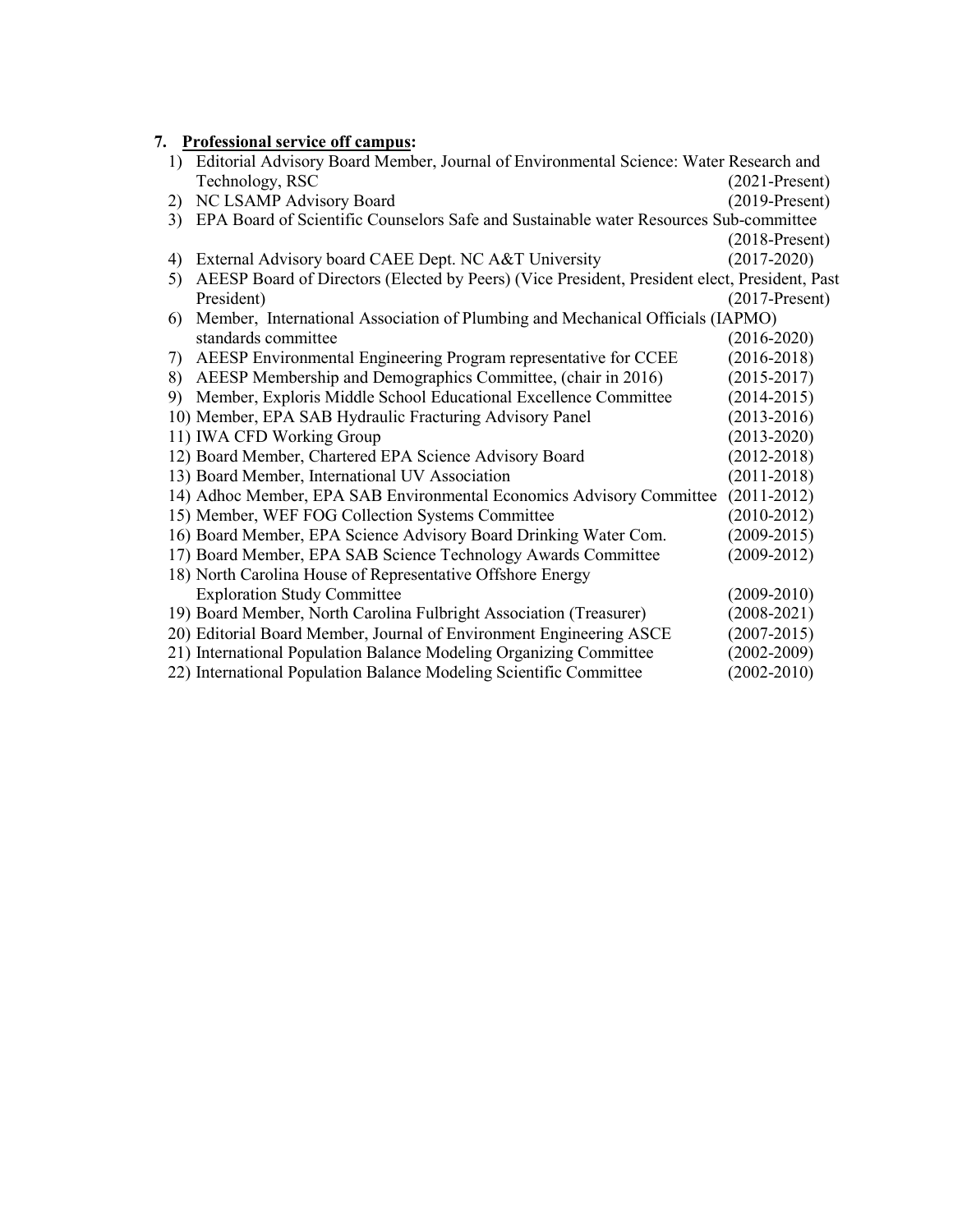### **Scholarship In The Realms Of Faculty Responsibility**

A. **Scholarly Accomplishments** - Publications (original research articles and research review articles in peer-reviewed journals, research abstracts, books), invited and uninvited research presentations, appointments or election to study sections and editorial boards.

### *Journal publications (Peer-reviewed)*

### **Published**

- 1) Rivera, A.M.Z , Ducoste, J.J., Peña, M.R., Portapila. M., 2021, Characterizing the Transport of Suspended Solids in a Secondary Facultative Lagoon Using Computational Fluid Dynamics, Water, Accepted
- 2) \*Karam, AL, \*Lai, Y., de los Reyes III, FL , Ducoste, JJ, 2021, Chlorophyll a and nonpigmented biomass are sufficient predictors for estimating light attenuation during cultivation of Dunaliella viridis, Algal Research, Volume 55, DOI:10.1016/J.ALGAL.2021.102283
- 3) Narode, A., Pour-Ghaz, M., Ducoste, J.J., Barlaz, M.A., 2021, Measurement of heat release during hydration and carbonation of ash disposed in landfills using an isothermal calorimeter, Waste Management, 124, 348-355
- 4) Wu, J., Liu Z., Wan, J., Zhang, M., Ducoste, J.J., 2021, The effect of activated sludge floc morphology on the measurement of biomass half-saturation coefficient: a 2D CFD biofilm model-based evaluation and experimental verification, Biochemical Engineering Journal, 1, 107931. https://doi.org/10.1016/j.bej.2021.107931
- 5) Bouteh, B., Ahmadi, N, Abbasi, M, Torabian, A, van Loosdrecht, MCM, Ducoste J.J., 2021, Biodegradation of organophosphorus pesticides in Moving Bed Biofilm Reactors: Analysis of microbial community and biodegradation pathways, Journal of Hazardous Materials, 408, DOI: 10.1016/j.hazmat.2020.124950
- 6) \*Kusum, S. A., Pour-Ghaz, M., & Ducoste, J. J., 2020, Reducing fat, oil, and grease (FOG) deposits formation and adhesion on sewer collection system structures through the use of fly ash replaced cement-based materials, Water Research, 186, 116304. https://doi.org/10.1016/j.watres.2020.116304
- 7) \*Hao, Z., Barlaz, M. A., & Ducoste, J. J., 2020, Finite-Element Modeling of Landfills to Estimate Heat Generation, Transport, and Accumulation, Journal of Geotechnical and Geoenvironmental Engineering. https://doi.org/10.1061/(ASCE)GT.1943- 5606.0002403
- 8) Eslamiamirabadi, M. , Burton, J.D. , de los Reyes III, F.L. , Ducoste, J. J., 2020 Assessment of Alternative Herbicides for Residential Sewer Root Treatment and their Effects on Downstream Treatment Plant Nitrification, Journal of Environmental Management, 258, 110058. https://doi.org/10.1016/j.jenvman.2019.110058
- 9) Wu, J., de los Reyes III, F.L., Ducoste, J.J., 2020, Modeling cell aggregate morphology during aerobic granulation in activated sludge processes reveals the combined effect of substrate and shear, Water Research, 170, 115384. https://doi.org/10.1016/j.watres. 2019.115384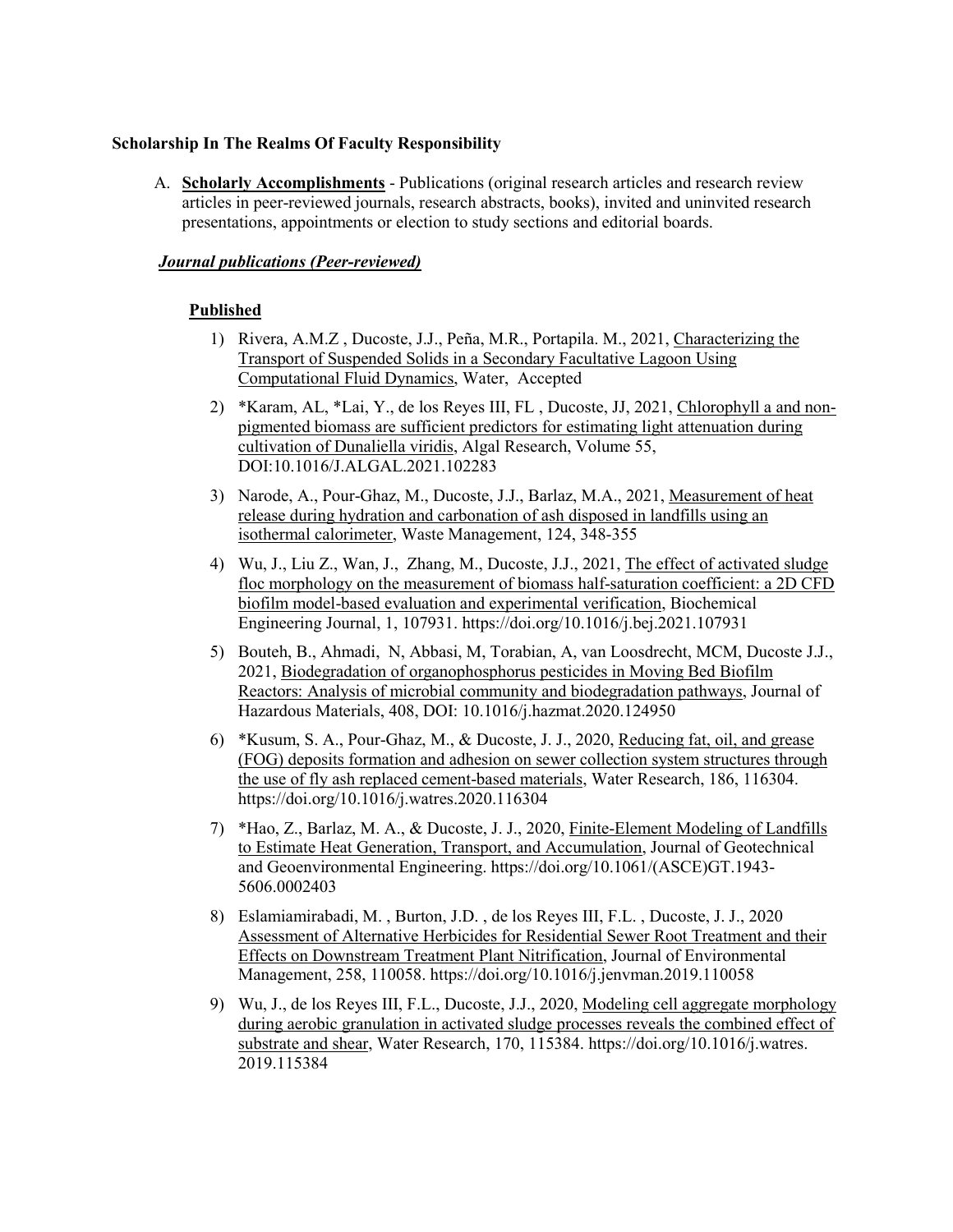- 10) Wang, L., Hossen, E., Aziz, T.N., Ducoste, J., de los Reyes III, F.L., 2020, Increased loading stress leads to convergence of microbial communities and high methane yields in adapted anaerobic co-digesters, Water Research, 169 (1) https://doi.org/10.1016/j.watres.2019.115155
- 11) Wang, D., Lai, Y., Karam, A.L., de los Reyes III, F.L., Ducoste, J., 2019, Dynamic Modeling of Microalgae Growth and Lipid Production under Transient Light and Nitrogen Conditions, Environ. Sci. Technol. 2019, 53, 19, 11560-11568
- 12) Lai, Y., Karam, A., Sederoff, H., Ducoste, J., de los Reyes III, 2019, Relating nitrogen concentrations and continuous light intensity data on the growth and lipid accumulation of Dunaliella viridis in a photobioreactor, Journal of Applied Phycology, https://doi.org/10.1007/s10811-019-01897-4
- 13) Koryachko, A., Matthiadis, A., Hague, S., Muhammad, D., Ducoste, J., Tuck, J., Long, T., Willliams, C., 2019, Dynamic modeling of the iron deficiency modulated transcriptome response in Arabidopsis thaliana roots, in silico Plants, Volume 1, Issue 1, diz005, https://doi.org/10.1093/insilicoplants/diz005
- 14) Weaver, J., J.C. Williams, J. Ducoste, and F. L. de los Reyes III, 2019, Measuring the shape and size of activated sludge particles immobilized in agar with an open source software pipeline. Journal of Visualized Experiments. e58963, doi:10.3791/58963)
- 15) Monroe, J., J. Ducoste, and E. Berglund, 2019, Genetic Algorithm–Genetic Programming Approach to Identify Hierarchical Models for Ultraviolet Disinfection Reactors, Journal of Environmental Engineering, 145(2), https://doi.org/10.1061/(ASCE)EE.1943-7870.0001492.
- 16) Weaver, JE, Hong, H., Ducoste, JJ, de los Reyes III, FL, 2018, Controlling aerobic biological floc size using Couette-Taylor Bioreactors, Water research 147, 177-183
- 17) Wang, J., Matthews, M., Naik, P., Williams, C., Ducoste, J., Sederoff, R., Chiang, V., 2019, Flux modeling for Monolignol Biosynthesis, Current Opinion in Biotechnology 2019, 56:187–192
- 18) Karam, AL, de los Reyes III, FL , Ducoste, JJ, 2018, Development of Photochemical Microsensors for Evaluating Photosynthetic Light Dose Distributions in Microalgal Photobioreactors, Environmental science & technology 52 (21), 12538-12545
- 19) Wang, J., Matthews, M, Williams, C, Shi, R, Yang, C, Tunlaya-Anukit, S, Chen, H, Li, Q, Liu, J, Lin, C, Naik, P, Sun, Y, Loziuk, P, Yeh, T, Kim, H, Gjersing, E, Shollenberger, T, Shuford,C, Song, J, Miller, Z, Huang, Y, Edmunds, C, Liu, B, Sun, Y, Lin, Y, Li, W, Chen, H, Peszlen, Y, Ducoste, J, Ralph, J, Chang, H, Muddiman, D, Davis, M, Smith, C, Isik, F, Sederoff, R, Chiang, V, 2018, Improving wood properties for wood utilization through multi-omics integration in lignin biosynthesis Nature Communications, DOI: 10.1038/s41467-018-03863-z
- 20) Naik PP, Wang JP, Williams CM, Sederoff RR, Chiang VL, Ducoste JJ, 2018, Assessing The Impact of The 4CL Enzyme Complex on The Robustness of Monolignol Biosynthesis using Metabolic Pathway Analysis, PLOS ONE 13(3): e0193896. https://doi.org/10.1371/journal.pone.0193896
- 21) Blaney, L., Perlinger, J.A., Bartelt-Hunt, S.L., Kandiah, R., Ducoste J.J., 2017, Another Grand Challenge – Diversity in Environmental Engineering, Environmental Engineering Science, DOI: 10.1089/ees.2017.0337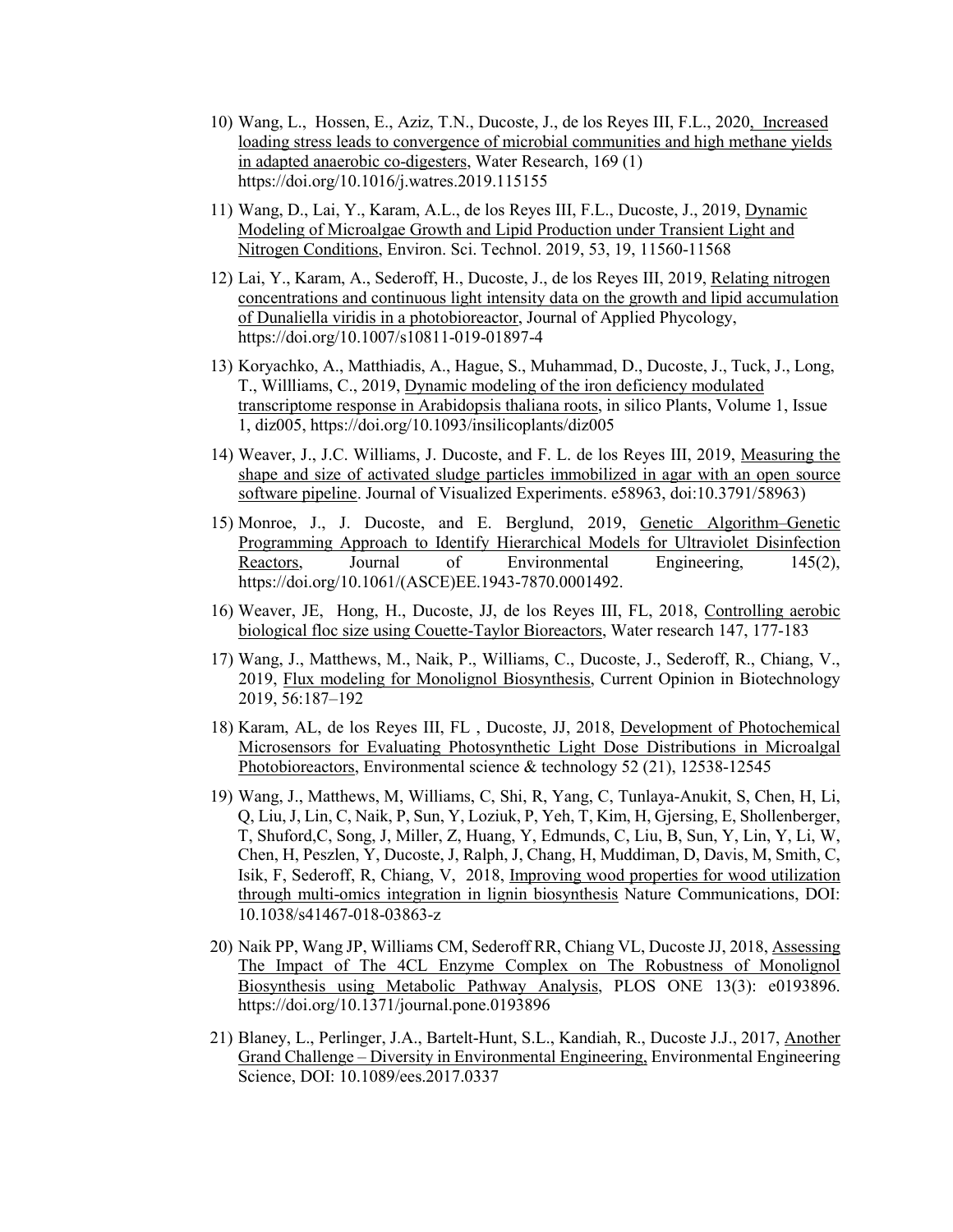- 22) Hao, Z., Sun, M., Ducoste, J., Benson, C.H., Luettich, S., Castaldi, M., Barlaz, M.A., 2017, Heat Generation and Accumulation in Municipal Solid Waste Landfills, Environmental Science and Technology, DOI: 10.1021/acs.est.7b01844
- 23) He, X., de los Reyes III, Ducoste, J.J., 2017, A Critical Review of Fat, Oil, and Grease (FOG) in Sewer Collection Systems: Challenges and Control, Critical Reviews in Environmental Science and Technology, http://dx.doi.org/ 10.1080/10643389.2017.1382282
- 24) Wang JP, Tunlaya-Anukit S, Shi R, Yeh TF, Chuang L, Isik F, Yang C, Liu J, Li Q, Loziuk PL, Naik PP, Muddiman DC, Ducoste JJ, Williams CM, Sederoff RR, Chiang VL, 2017, A proteomic based quantitative analysis of the relationship between monolignol biosynthetic protein abundance and lignin content using transgenic *Populus trichocarpa* In: Quideau S & Yoshida K (eds) *Recent Advances in Polyphenol Research, Volume 5, https://doi.org/10.1002/9781118883303.ch4*
- 25) Karam, A., McMillan, C., Lai, Y., de los Reyes, F., Sederoff, H., Grunden, A., Ranjithan, R., Levis, J., Ducoste, J., 2017, Construction and Setup of a Bench Scale Algal Photosynthetic Bioreactor with Temperature, Light, pH Monitoring for Kinetic Growth Tests, Journal of Visual Experimentation, 124, DOI: doi:10.3791/55545, URL: https://www.jove.com/video/55545
- 26) Yousefelahiyeh, R., Dominic, C.C.S., Ducoste, J., 2017, Modeling Fats, Oil, and Grease Deposit Formation and Accumulation in Sewer Collection Systems, Journal of Hydroinformatics 19.3: 443-455.
- 27) Hao , Z., Malyala, D, Dean, L, Ducoste, J, 2017, Attenuated Total Reflectance Fourier Transform Infrared Spectroscopy for determination of Long Chain Free Fatty Acid concentration in oily wastewater using the double wavenumber extrapolation technique, Talanta, (165), pp 526-532
- 28) Samstag, R.W., Ducoste, J. J., Griborio, A., Nopens, I., Batstone, D.J., Wicks, J.D., Suanders, S., Wicklein, E.A., Kenny, G., Laurent, J., 2016, CFD for Wastewater Treatment: An Overview, Waster Science and Technology, 74(3), pp 549-563
- 29) Blaney, L., Kandiah, R., Ducoste, J., Perlinger, J., Bartelt-Hunt, S., 2016, Assessing the Growth and Demographics of Environmental Engineering from 2005-2013, Environmental Engineering Science, 33(8), pp 578-590
- 30) Xiong, J., Fu, D., Singh, R.P., Ducoste, J.J., 2016, Structural Characteristics and Development of the Cake Layer in a Dynamic Membrane Bioreactor, Journal Separation and Purification Technology, 167, pp 88-96
- 31) Iasmin, M., Dean, L., Ducoste, J., 2016, Quantifying Fat, Oil, and Grease Deposit Formation Kinetics, Water Research, 88(1), pp 786-795
- 32) Wicklein, E., Batstone, D., Ducoste, J., Laurent, J., Griborio, A., Wicks, J., Samstag, R., Saunders S., Potier, O., Nopens, I., 2016, Good Modeling Practice in Applying Computational Fluid Dynamics for WWTP Modeling, Water Science & Technology, 73(5), pp 969-982
- 33) Jenny, R., Jasper, M., Simmons, O.D., Shatolov, M., Ducoste, J., 2015, Heuristic Optimization of a Continuous Flow Point of Use UV-LED Disinfection Reactor using Computational Fluid Dynamics, Water Research, 83: 310-318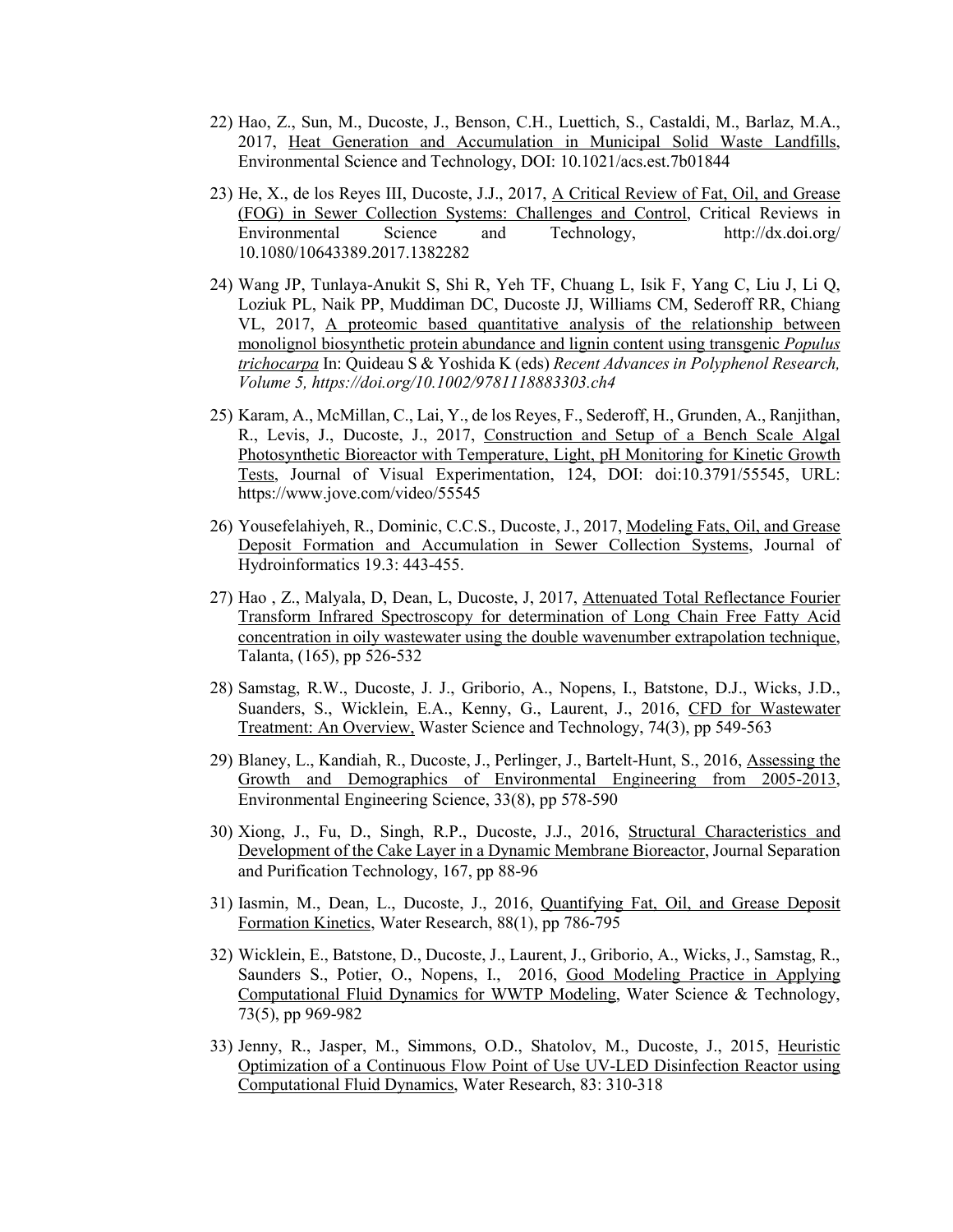- 34) Koryachko, A., Matthiadis, A., Muhammad, D., Foret, J., Brady, S.M., Ducoste, J., Tuck, J., Long, T., Williams, C., 2015, Clustering and Differential Alignment Algorithm: [Identification of Early Stage Regulators in the Arabidopsis thaliana Iron Deficiency](http://dx.plos.org/10.1371/journal.pone.0136591)  [Response,](http://dx.plos.org/10.1371/journal.pone.0136591) Plos one, Vol 3-4, pp 20-29
- 35) Koryachko, A., Matthiadis, A., Ducoste, J., Tuck, J., Long, T., Williams, C., 2015, Computational approaches to identify regulators of plant stress response using highthroughput gene expression data, Current Plant Biology, Vol 3-4, pp 20-29
- 36) Ducoste, J., Alpert, S., 2015, Computational Fluid Dynamics Modeling Alternatives for UV-Initiated Advanced Oxidation Processes, Water Quality Research Journal of Canada, 50(1), pp 4-20
- 37) Nopens, I., Torfs, E., Ducoste, J., Vanrolleghem, P., Gernaey, K., 2015, Population balance models: a useful complementary modelling framework for future WWTP modelling, Water Science & Technology, Vol 71 No 2 pp 159–167
- 38) Laurent, J., Samstag, R., Ducoste, J., Griborio, A., Nopens, I., Batstone, D., Wicks, J., Saunders S., Potier, O., 2014, A protocol for the use of computational fluid dynamics as a supportive tool for wastewater treatment plant modelling, Water Science & Technology, Vol 70 No 10 pp 1575–1584
- 39) Jenny, R., Simmons, O.D., Shatolov, M., Ducoste, J., 2014, Modeling a Continuous Flow Ultraviolet Light Emitting Diode Reactor using Computational Fluid Dynamics, Chemical Engineering Science, 116: 524-535
- 40) Fu, D., Singh, R.P., Kai, H., Ducoste, J.J., 2014, Enhanced Nitrogen Removal by Rice Husk Amended Dynamic Membrane Bioreactor, Journal of Env Eng ASCE, 140(11), DOI: 10.1061/(ASCE)EE.1943-7870.0000840
- 41) Chen, H., Song, J., Wang, J.P., Lin, Y., Ducoste, J., Shuford, C.M., Liu, J., Li, Q., Shi, R., Nepomuceno, A., Isik, F., Muddiman, D.C., Williams, C., Sederoff, R.R., Chiang, V.L., 2014, Systems Biology of Lignin Biosynthesis in *Populus trichocarpa*: Heteromeric 4-Coumaric Acid:Coenzyme A Ligase Protein Complex Formation, Regulation, and Numerical Modeling, Plant Cell, doi: [http://dx.doi.org/10.1105/tpc.113.](http://%E2%80%8B/%E2%80%8Bdx.%E2%80%8Bdoi.%E2%80%8Borg/%E2%80%8B10.%E2%80%8B1105/%E2%80%8Btpc.%E2%80%8B113.%E2%80%8B119685) [119685](http://%E2%80%8B/%E2%80%8Bdx.%E2%80%8Bdoi.%E2%80%8Borg/%E2%80%8B10.%E2%80%8B1105/%E2%80%8Btpc.%E2%80%8B113.%E2%80%8B119685)
- 42) Wang, J.P., Naik, P.P., Chen, H., Shi, R., Lin, C., Liu, J., Shuford, C.M., Li, Q., Sun, Y.H., Tunlaya-Anukit, S., Williams, C.M., Muddiman, D.C., Ducoste, J.J., Sederoff, R.R., Chiang, V.L., 2014, Complete Proteomic-Based Enzyme Reaction and Inhibition Kinetics Reveal How Monolignol Biosynthetic Enzyme Families Affect Metabolic Flux and Lignin in *Populus trichocarpa*, Plant Cell, doi: [http://dx.doi.org/10.1105/tpc.113.](http://%E2%80%8B/%E2%80%8Bdx.%E2%80%8Bdoi.%E2%80%8Borg/%E2%80%8B10.%E2%80%8B1105/%E2%80%8Btpc.%E2%80%8B113.%E2%80%8B120881) [120881](http://%E2%80%8B/%E2%80%8Bdx.%E2%80%8Bdoi.%E2%80%8Borg/%E2%80%8B10.%E2%80%8B1105/%E2%80%8Btpc.%E2%80%8B113.%E2%80%8B120881)
- 43) Iasmin, M., Dean, L., Lappi, S., Ducoste, J., 2014, Factors that influence the Properties of FOG deposit formation in sewer collection systems, Water Research, 49(1), pp 92- 102
- 44) Dominic, C., Szakasits, M., Dean, L., Ducoste, J., 2013, Understanding the Spatial Formation and Accumulation of Fats, Oils, and Grease Deposits in the Sewer Collection System, Waster Science and Technology, 68(8) pp 1830–1836
- 45) He, X., Iasmin, M., Dean, L., Lappi, S., de los Reyes, F.L., Ducoste, J., 2013, Mechanisms of Fat, Oil, and Grease Deposit Formation in Sewer Lines, Water Research, (47) 13, pp. 4451-4459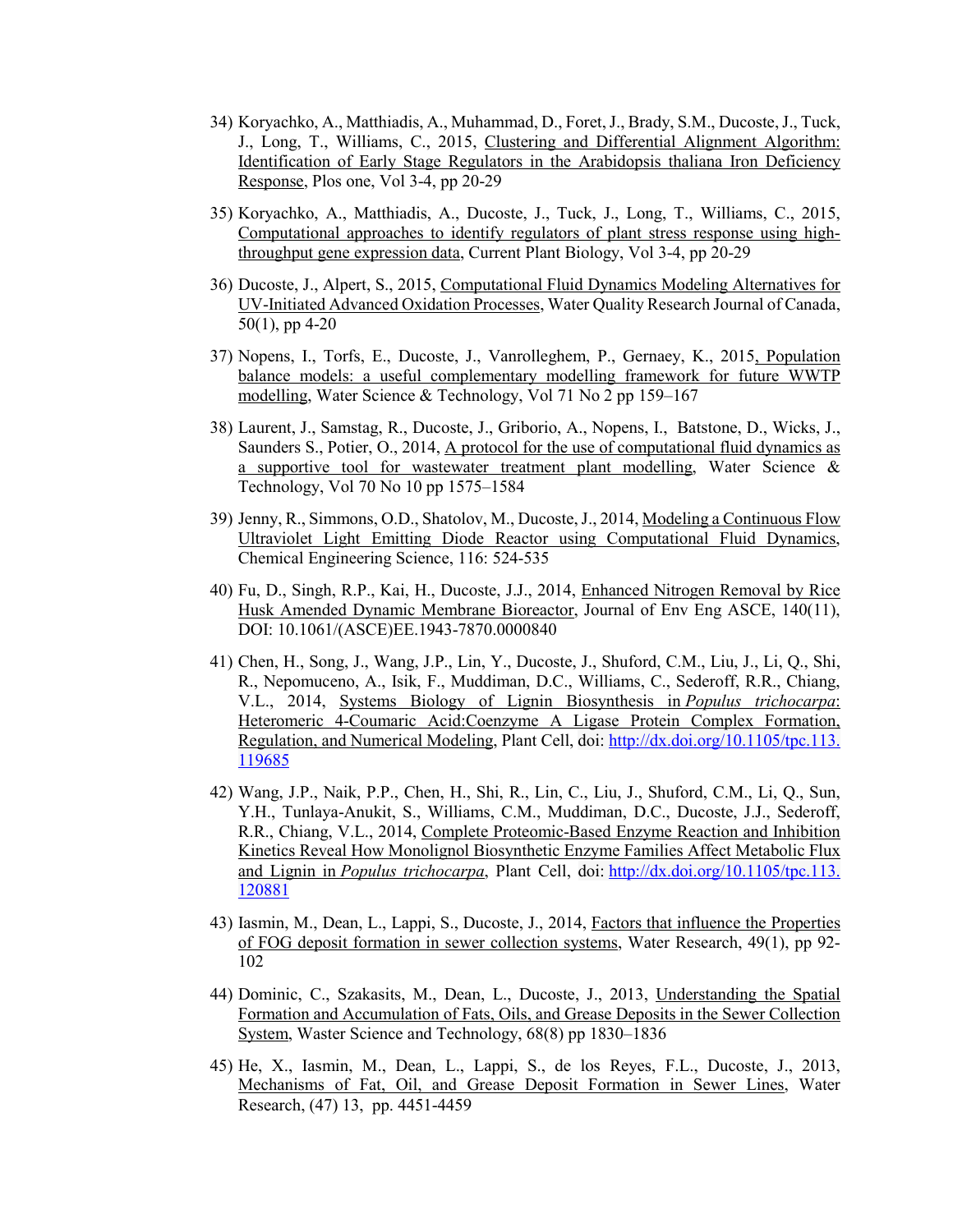- 46) Chen, H.C., Song, J., Williams, C.M., Shuford, C.M., Liu, J., Wang, J.P., Li, Q., Shi, R., Gokce, E., Ducoste, J., Muddiman, D.C., Sederoff, R.R., Chiang, V.C., 2013, Monolignol Pathway 4-Coumaric Acid:Coenzyme A Ligases in *Populus trichocarpa*: Novel Specificity, Metabolic Regulation, and Simulation of Coenzyme A Ligation Fluxes, *Plant Physiology,* Vol. 161, pp. 1501-1516
- 47) Long, H., Aziz, T., de los Reyes, F. L., Ducoste, J., 2012, Anaerobic Co-Digestion of Fat, Oil, and Grease (FOG): A Review of Gas Production and Process Limitations, Process Safety and Environmental Protection, 90(3),pp. 231-245 (Top 5 most highly cited article
- 48) Aziz, T., Keener, K., Holt, L., Groninger, J., Ducoste, J.J., 2012, Field Characterization Of Grease Abatement Devices, Water Environment Research, 84(3), 237-246
- 49) Olukanni, D., Ducoste, J., 2011, Optimization of Waste Stabilization Pond Design for Developing Nations using Computational Fluid Dynamics, Journal of Ecological Engineering, 37, pp. 1878-1888
- 50) He, X., Iasmin, M., Dean, L., Lappi, S., Ducoste, J., de los Reyes, F.L., 2011, Evidence for fat, oil and grease (FOG) deposit formation mechanisms in sewer lines, Environmental Science and Technology, 45(10):4385-91
- 51) Hubbe, M.A., Hasan, S.H., Ducoste, J.J., 2011, Cellulosic Substrates for Removal of Pollutants from Aqueous Systems: A Review 1. Metals, Bioresources 6(2), 2161-2287
- 52) Gallimore, E., Aziz, T., Mohvahed, Z., Ducoste, J., 2011 Assessment of Internal and External Grease Interceptor Performance for Removal of Food Based Fats, Oil, and Grease from Food Service Establishments, Water Environment Research, 83(9):882-92
- 53) Bowker C., Sain. A., Shatolov, M., and Ducoste. J., 2011, Microbial UV Fluence-Response Assessment using a Novel UV-LED Collimated Beam System, Water Research, 45(5), pp. 2011-2019
- 54) Vallabh, R., Ducoste, J., SECAM, A.F., Banks-Lee, P., 2011, Modeling Toruosity in Fibrous Porous Media using Computational Fluid Dynamics, Journal of Porous Media, 14(9), pp. 791-804
- 55) Aziz, T., Keener, K., Holt, L., Ducoste, J.J., 2011, Performance of Grease Abatement Devices for Removal of Fat, Oil, and Grease, Journal of Environmental Engineering ASCE, 137(1), pp. 84-92
- 56) Santoro, D., Raisee, M., Moghaddami, M., Ducoste, J., Sasges, M., Liberti, L., Notarnicola, M., 2010, Modeling Hydroxyl Radical Distribution and Tri-alkyl Phosphates Oxidation in UV-H2O2 Photoreactors using Computational Fluid Dynamics, Environmental Science and Technology, 44, pp 6233-6241
- 57) Alpert, S., Knappe, D., Ducoste, J.J., 2010, Modeling of UV/Hydrogen Peroxide Advanced Oxidation Processes using Computational Fluid Dynamics, Water Research, 44 (6), pp. 1797-1808
- 58) Zhao, Xi, Alpert, S., Ducoste, J., 2009, Assessing the Impact of Upstream Hydraulics on the Dose Distribution of UV Reactors using Fluorescence Microspheres and Computational Fluid Dynamics, Environmental Engineering Science, Vol 26, 5,pp. 947- 959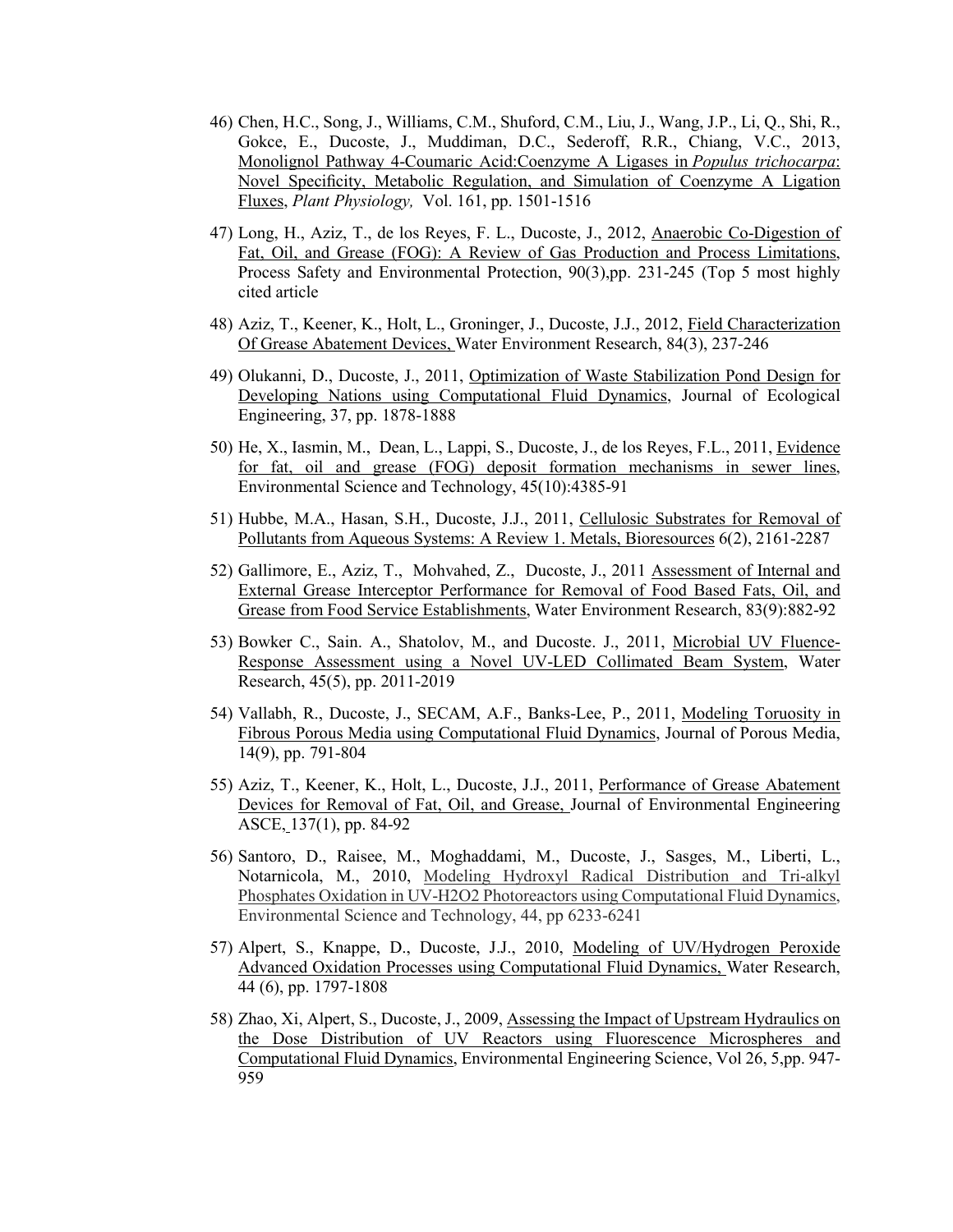- 59) Keener, K.K., Ducoste, J.J., Holt, L. M., 2008, Properties Influencing FOG Deposit Formation, Water Environment Research, 80(12):2241-6
- 60) Richards, B., Ducoste, J.J., 2008, Application of Non-Biological Surrogates for Analysis of Sequential Disinfection Continuous Flow systems, Journal of Water Supply and Research, AQUA, 57(4), pp 225-238
- 61) Liu, D., Ducoste, J.J., Wu, C., Linden, K.G., 2007, Numerical Simulation of UV Disinfection Reactors: Evaluation of Alternative Turbulence Models, Applied Mathematical Modeling, 31, pp. 1753-1769
- 62) Prat, O., Ducoste, J.J., 2007, Simulation of Flocculation in Stirred Vessels: Eulerian vs. Lagrangian Approaches, Trans IChemE, 85(A2): 207-219
- 63) Bohrerova Z., Mamane, H, J. Ducoste, K. G. Linden, 2006, Comparative inactivation of *Bacillus subtilis* spores and MS-2 coliphage in a UV reactor: implications for validation, Journal of Environmental Engineering ASCE, 132, pp 1554-1561
- 64) Mamane, H, Ducoste, J.J and Linden, K.G, 2006, Impact of Particles on UVC Light Penetration in Natural and Engineered Systems, Applied Optics, 45(8), 1844-1856
- 65) Prat, O.P., Ducoste, J.J., 2006, Modeling Spatial Distribution of Floc size in Turbulent Processes Using Quadrature Method of Moment and Computational Fluid Dynamics, Chemical Engineering Science, 61(1), pp. 75-86
- 66) Liu, Y., J.J., Ducoste, 2006, Impact of turbulent mixing on the CFD chloramine model performance, Environmental Engineering Science, 23(2), pp. 341-356
- 67) Bohrerova Z., G., Bohrer, S. Mohanraj, J. Ducoste, K. G. Linden, 2005, Experimental measurements of fluence distribution in a UV reactor using fluorescent dyed microspheres, Environmental Science and Technology, 39, pp. 8925-8930
- 68) Ducoste, J.J., Linden, K.G., Rojker, D., Liu, D., 2005, Assessment of Reduction Equivalent Fluence Bias Using Computational Fluid Dynamics, Environmental Engineering Science, 22 (5): 615-628
- 69) Liu, Y., Ducoste, J.J., 2005, Numerical Simulation of Chloramines Formation in Turbulent Flow using a Multi-Fluid Micromixing Model, Journal of Environmental Modeling and Software, 21(8), pp. 1198-1213
- 70) Ducoste, J.J., D. Liu, K. Linden, 2005, Alternative Approaches to Modeling Dose Distribution and Microbial Inactivation in Ultraviolet Reactors: Lagrangian vs Eulerian, Journal Environmental Engineering, ASCE, 131(10), pp 1393-1403.
- 71) Jin, S., K. Linden, J.J. Ducoste, D., Liu, 2005, Impact of Lamp Shadowing and Reflection on the Fluence Rate Distribution in a Multiple Low-Pressure UV Lamp Array, Water Research, 39, pp. 2711-2721
- 72) Ormeci, B., Ducoste, J.J., Linden, K.G., 2005, UV Disinfection of a Chlorinated Water: Impact on Chlorine concentration and UV Dose Delivery, Journal of Water Supply: Research & Technology –AQUA, 54(3), pp. 189-199
- 73) Ducoste, J.J. and K. Linden, 2005, Determination of UV Sensor Location for Sensor Setpoint Monitoring using Computational Fluid Dynamics, Journal of Environmental Engineering and Science , 4(S1), pp. S33-S43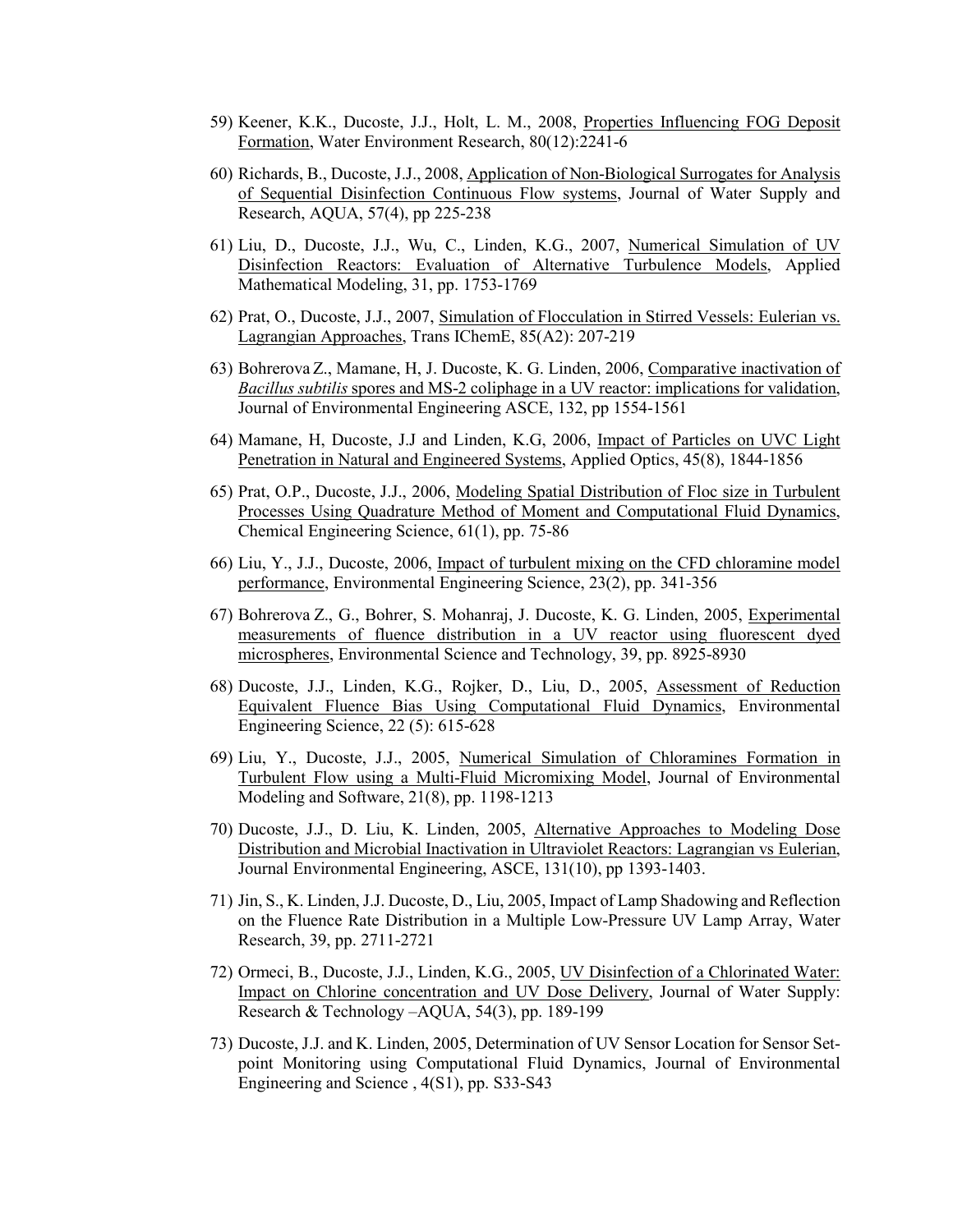- 74) Liu, D., J.J. Ducoste, S. Jin, K. Linden, 2004, Evaluation of Alternative Fluence Rate Distribution Models, Journal Water Supply and Research-AQUA 53(6) pp 391-408.
- 75) Baeza, C. and J.J. Ducoste, 2004 A Non-Biological Surrogate for Sequential Disinfection Processes, Water Research, 38, pp 3400-3410.
- 76) Ortiz, V., J.J., Ducoste, 2004, Modeling Low Energy Mixers for Chemical Dispersion in Drinking Water Treatment, Environmental Engineering Science 21(2) 241-262
- 77) Hopkins, C., J.J. Ducoste, 2003, Characterizing Flocculation under Heterogeneous Turbulence, Journal of Colloid and Interface Science, (264), pp. 184-194.
- 78) Chaiprapat, S., J.J. Cheng, J.J. Classen, J.J Ducoste, S.K. Liehr, 2003, Modeling Nitrogen Transport In Duckweed Pond For Secondary Treatment Of Swine Wastewater, Journal of Environmental Engineering ASCE, Vol. 129, No. 8, pp. 731-739.
- 79) Peplinski, D, J.J. Ducoste, 2002, Modeling Disinfection Contactor Hydraulics Under Uncertainty, Journal of Environmental Engineering ASCE, 128 (11), pp. 1056-1067.
- 80) Ducoste, J.J., 2002, A Two-Scale PBM for Modeling Turbulent Flocculation in Water Treatment Processes, Chemical Engineering Science, Vol. 57, No. 12, pp. 2157-2168.
- 81) Ducoste, J.J., Carlson, K., Bellamy, W., 2001, The Integrated Disinfection Design Framework Approach to Reactor Hydraulics Characterization, Journal of Water Supply: Research and Technology-AQUA, 50(4) pp 245-261.
- 82) Doby, T. A., D. H. Loughlin, F. L. de los Reyes III, and J. J. Ducoste, 2001, Optimization of Activated Sludge Designs Using a Genetic Algorithm, Water Science and Technology, Vol. 45, No. 6, pp 187-198.
- 83) Bellamy, W., Carlson, K., Pier, D., Ducoste, J., Carlson, M., 2000, Determining Disinfection Needs, Journal American Water Works Association, Vol. 92, No. 5, pg. 44-52.
- 84) Ducoste, J.J. and Clark, M.M. 1999, Turbulence in Flocculators: Comparison Between CFD Simulations and LDV Experiments, AICHE J, Vol. 45, No. 2, pp. 432-436.
- 85) Ducoste, J.J. and Clark, M.M. 1998, The Influence of Tank Size and Impeller Geometry on Turbulent Flocculation: I Experimental, Environmental Engineering Science, Vol. 15, No. 3, pp. 215-224.
- 86) Ducoste, J.J. and Clark, M.M. 1998, The Influence of Tank Size and Impeller Geometry on Turbulent Flocculation: II Model, Environmental Engineering Science, Vol. 15, No. 3, pp. 225-235.
- 87) Ducoste, J.J., Clark, M.M., Weetman, R.J. 1997, Turbulence Measurements in Flocculators: Effects of Tank Size & Impeller Type, AICHE J, Vol. 43, No. 2, pp. 328- 338.

#### **Editorial (Peer Reviewed)**

1) Nopens, I., Brisen, H., Ducoste, J., 2009, Celebrating a Milestone in Population Balance Modeling, Chemical Engineering Science, 64, pg 627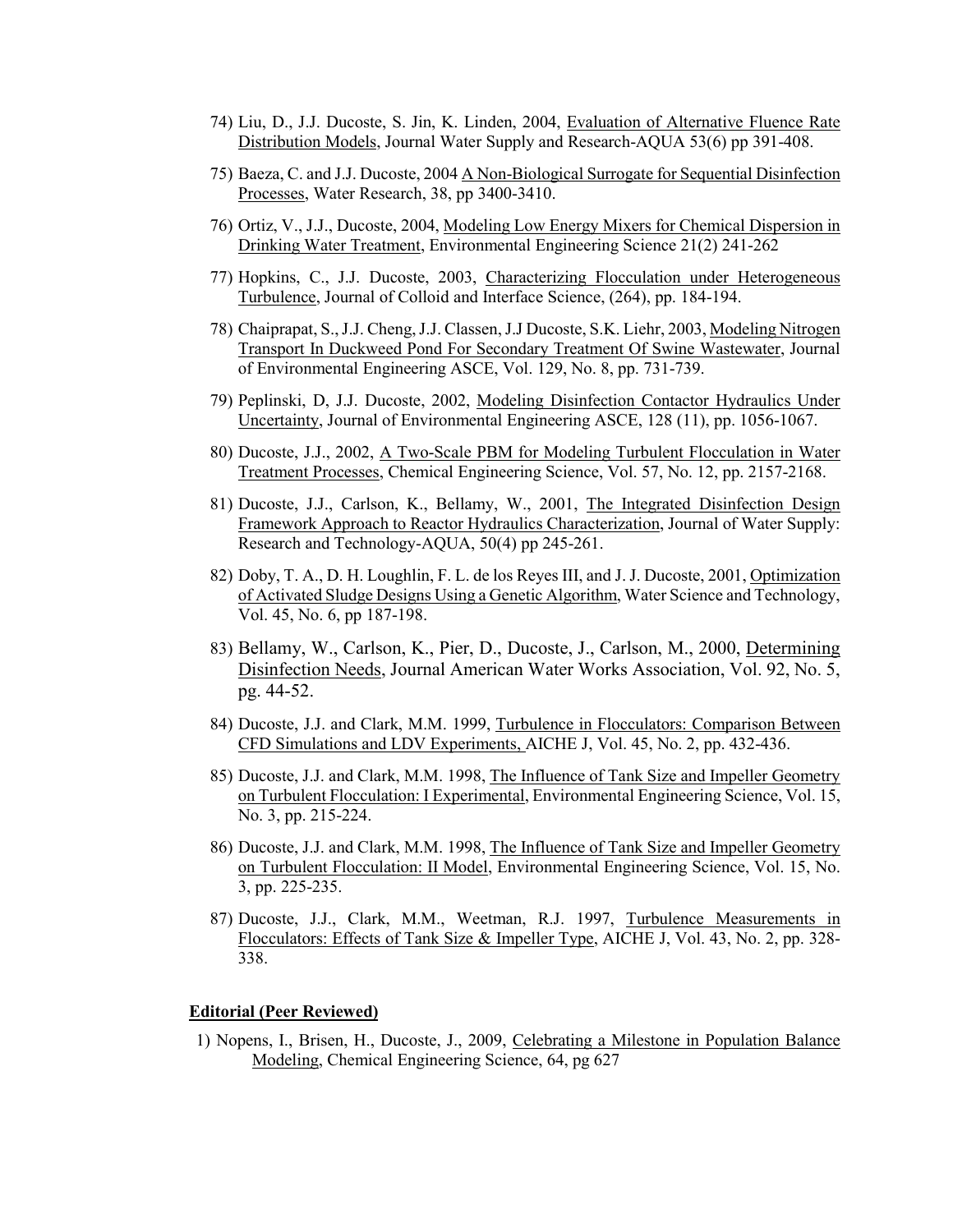#### *Special Editor (Peer-reviewed)*

- 1) Nopens, I., Ducoste, J.J., Briesen, H., 2009, Advances in Population Balance Modeling, Chemical Engineering Science, 64
- 2) Ducoste, J.J., 2021, AEESP: A Collective Force to achieve Educational and Research Heights Environmental Engineering Science, https://doi.org/10.1089/ees.2020.0402
- 3) Ducoste, J.J., 2021, The Healing and Joyful Power of the Service to Others, Environmental Engineering Science, pp 209-210,<http://doi.org/10.1089/ees.2021.0008>
- 4) Ducoste, J.J., 2021, AEESP Endured Despite a Challenging Year, Environmental Engineering Science, accepted
- *Technical Reports (Peer-reviewed)* Final reports to the American Water Works Association Research Foundation undergo a rigorous two-stage peer review by a project advisory committee comprised of three to four members from academia and environmental engineering practice. Reports are published by AWWARF and are the principal product for AWWARF subscribers (900 utilities in the US, Canada, United Kingdom, Germany, France, Australia, and Brazil as well as 43 consulting firms and 11 manufacturers).

#### **Published**

- 1) Ducoste, J.J., Knappe, D., Alpert, S., 2010, Evaluation of Computational Fluid Dynamics (CFD) for Modeling UV Initiated Advance Oxidation Processes, Water Research Foundation, Denver, CO.
- 2) Ducoste, J.J., Keener, K., Groninger. J., Holt, L., 2008, Fats, Roots, Oil, and Grease (FROG) in Centralized and Decentralized Systems: Characterization FOG Deposits and Root Control, Water Environment Research Foundation, Alexandria, VA.
- 3) Ducoste, J.J., Keener, K., Groninger. J., Holt, L., 2008, Assessment of Grease Interceptor Performance, Water Environment Research Foundation, Alexandria, VA.
- 4) Ducoste, J.J., Keener, K., Groninger. J., Holt, L., 2008, FOG Interceptor Design and Operation (FOGIDO) Guidance Manual, Water Environment Research Foundation, Alexandria, VA.
- 5) Hulsey, R., Linden, K.G., Ducoste, J.J., 2007, UV Disinfection for Large Water Treatment Plants, American Water Works Association Research Foundation, Denver, CO.
- 6) Ducoste, J.J. and K.G., Linden, 2006, Hydrodynamic Characterization of UV Reactors, American Water Works Association Research Foundation, Denver, CO.
- 7) Crozes, G., Hagstrom, J.P., Clark, M.M., Ducoste, J.J., Burns, C. 1998, Improving Clearwell Design for CT Compliance, American Water Works Association Research Foundation, Denver, CO.
- 8) Carlson, K.H., Bellamy, W., Ducoste, J., Amy, G., 2001, Implementation of the Integrated Disinfection Design Framework, American Water Works Association Research Foundation, Denver, CO.

*Conference Proceedings Book (Peer-reviewed)* (The full conference papers are reviewed by a panel of experts with an acceptance rate of 50%)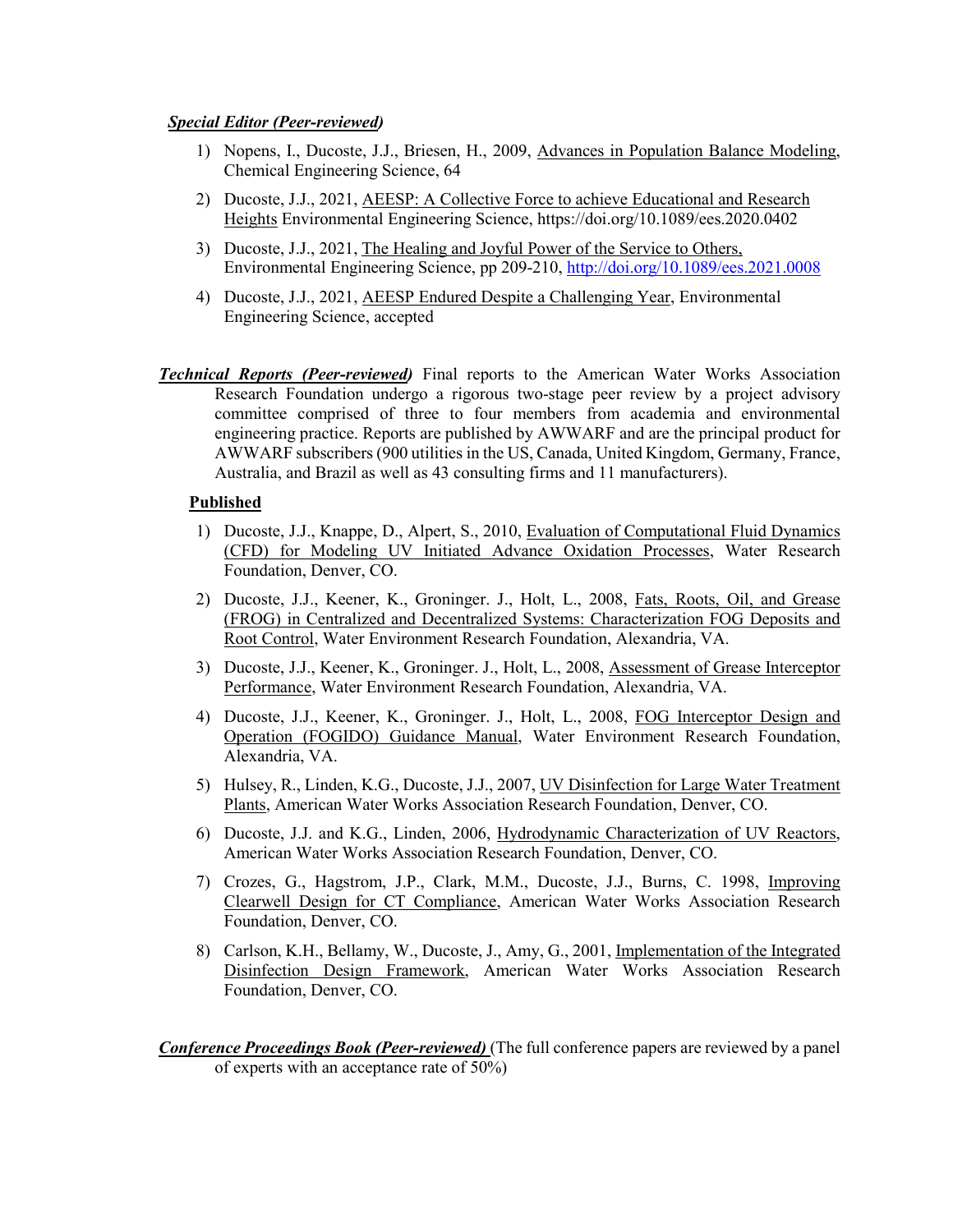1) Nopens, I., K., Malise, C., Biggs, J.J., Ducoste, 2004, Advances in Population Balance Modeling, Eurosis, Ghent, Belgium

*Conference Proceedings (Peer-reviewed)* (The full conference papers are reviewed by a panel of experts with an acceptance rate of 50%)

1) Ducoste\*, J.J., Malmrose, P., Weil, G., Beacham, T., 1999, Determining Design Criteria for New WTP Solids Handling Facility, AWWA/WEF Residuals and Biosolids conference, Charlotte, NC.

### *Journal publications (Non-Peer-reviewed)*

- 1) Bowker, C., Alpert, S., Shatalov, M., Ducoste, J., 2012, UV LEDs for Water Disinfection, International Ultraviolet Association News, 14(2): 20-27
- 2) Ducoste, J.J., 2009, Computational Fluid Dynamics as an Integral Part of Water and Wastewater Treatment Process Design, Influents: Water Environment Association of Ontario, Volume 4, pp 40-44
- 3) Ducoste, J.J., Wood, J., Aziz, T., Groninger. J., Holt, L., Keener, K., 2008, Rooting out SSOs: Evaluating Popular Root Control Methods in a Pilot Sanitary Sewer, Water Environment Technology, Vol. 20, No. 6 pp 56-60

### *Magazine Article (Non-Peer Reviewed)*

**1)** Sadler, M, Wischer, B, Gordon, J, Wilkerson, C, Tabor, C, Fredericks, D, Ducoste, J, 2017, Unintended Consequences of a Local Fats, Oils, and Grease Limits Revisions: One Utilizity's Experience with FOG, Horizons New Letter, August 28

# *Conference Proceedings (Other) (*\* = Presenter)

- 1) Samrin A. Kusum, Mohammad Pour-Ghaz, Joel Ducoste 2021, Factors that Influence the Formation and Surface Adhesion of Fat, Oil, and Grease (FOG) Deposits, WEF Collection Systems. A Virtual Event, 23-25 March.
- 2) Kusum, S., Pour-Ghaz, M., Ducoste, J., 2020, Evaluation of Fly Ash as a cement replacement to reduce sewer collection system infrastructure maintenance and enhance sustainability, WRRI Annual Conference, March 18-19, Raleigh NC (Conference Cancelled)
- 3) Wang, D., Lai, YC, Karam, A., de los Reyes, FL., Ducoste, J., 2020, Dynamic and functional modeling of carbon metabolism in photosynthetic microalgae, 10th Algal Biomass, Biofuels and Bioproducts Conference, June 15-17, Pittsburgh, PA (Conference Postponed)
- 4) Lai, Y.-C., Ducoste, J. J., de los Reyes, F. L., 2020, Does the inoculum source improve anaerobic digestion of marine microalgae Dunaliella viridis? 10th International Conference on Algal Biomass, Biofuels and Bioproducts, June 15-17, Pittsburgh, PA, USA. (Conference Postponed)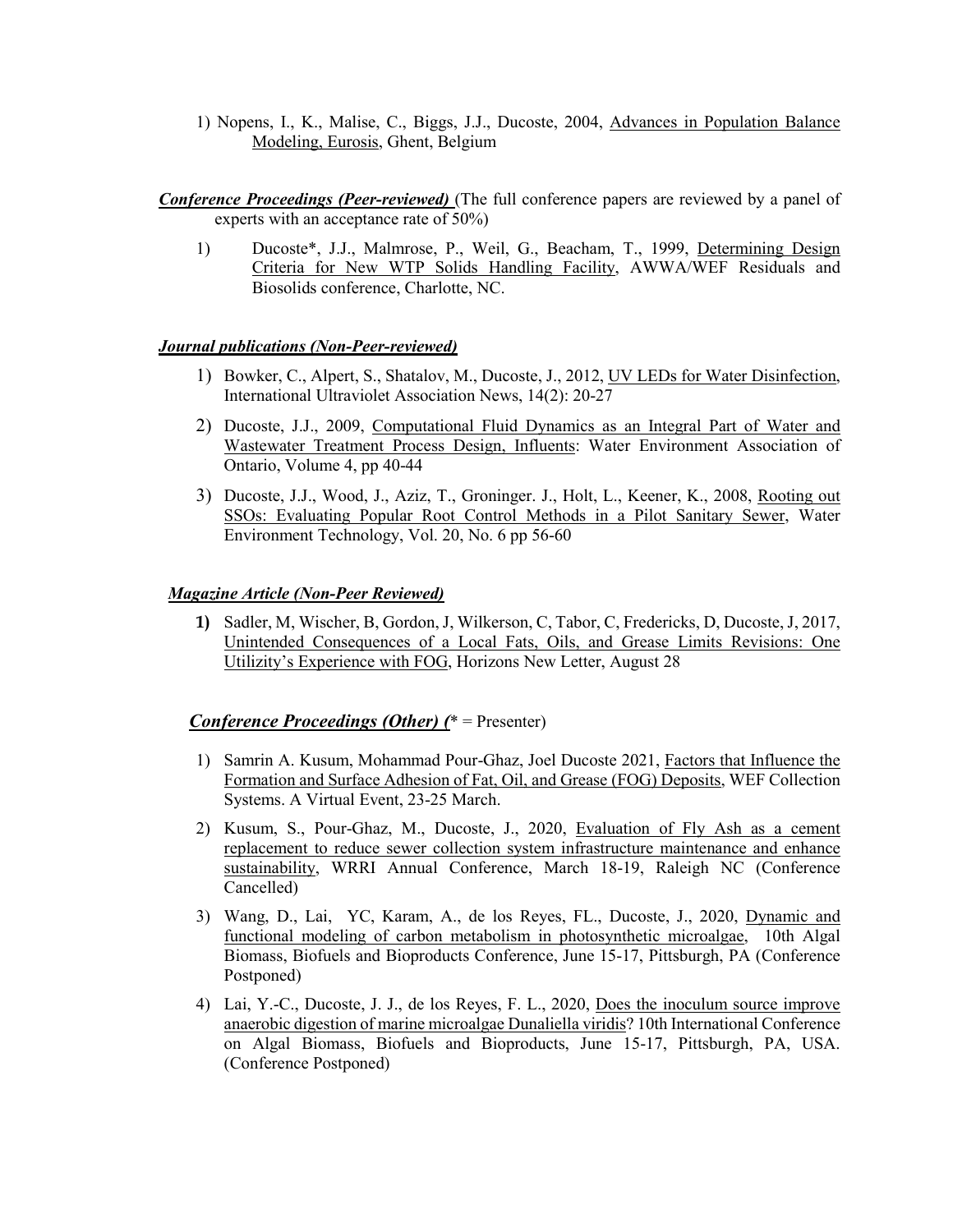- 5) Hao, Z., Ducoste, J., Barlaz, M., 2020, Experimental Measurement of Heat Production from Al Corrosion under Landfill-Relevant Conditions, Global Waste Management Symposium, Feb 23-26, Indian Wells, CA
- 6) Narode, A., Pour-Ghaz, M., Ducoste, J., Barlaz, M., 2020, Development of methods to measure heat released from ash hydration and carbonation in landfills, Global Waste Management Symposium, Feb 23-26, Indian Wells, CA
- 7) \*Gallimore, E., Mabry, N., \*Ducoste, J., 2019, It's Time to Disrupt this Industry, WEF IKE Video submission, Water Environment Federation Technology Conference, Chicago, IL, Sept 21-25
- 8) \*Curran, T., Broderick, C., Ducoste, J., 2018, Preliminary tests of sensors to detect sewer network blockages, ASABE Annual International Meeting, Detroit MI, July 29-August 1,
- 9) \*Diyuan Wang, Yichun Lai, Amanda Karam, Francis de los Reyes, Joel Ducoste. 2018, Dynamic modeling of Dunaliella viridis growth and storage molecule production under different light and nitrogen conditions, North Carolina Microbiome Consortium Symposium, May 15, Raleigh, NC
- 10) \*Kusum, S., Pour-Ghaz, M., Ducoste, J., 2018, Evaluating alternative binder materials for Sewer Collection System Concrete Structures to reduce FOG related SSOs, WEF Collection System Specialty Conf. Virginia Beach VA, April 8-11
- 11) \*Kusum, S., Pour-Ghaz, M., Ducoste, J., 2018, Alternative Binder Materials and its Application in Concrete Sewer Structures for Possible Reduction in Fat, Oil and Grease (FOG) Related Sanitary Sewer Overflows (SSOs), 2018, NCAWWA WEA Spring Symposium Conference, Ashville, NC, March 25-27
- 12) \*Sadler, M, Wischer, B, Gordon, J, Wilkerson, C, Tabor, C, Fredericks, D, Ducoste, J, 2018, Unintended Consequences of a Local Fats, Oils, and Grease Limits, Virginia WEA Industrial Waste & Pretreatment Conference Charlottesville, VA, March 5-6
- 13) \*Karam, A., Y. C. Lai, J. Liu, R. Ranjithan, J. Levis, F. L. de los Reyes III, J. Ducoste, 2017, Quantifying Light Distributions within Microalgal Photosynthetic Bioreactors Using Novel Microsensors. 7th International Conference on Biofuels, Biomass, and Bioproducts, June 18-21, Miami, FL.
- 14) \*Lai, Y. C., A. Karam, R. Ranjithan, J. Levis, F. L. de los Reyes III, J. Ducoste, 2017, Physiological responses of microalgae, Dunaliella viridis, during nitrogen–limited growth. 7th International Conference on Biofuels, Biomass, and Bioproducts, June 18-21, Miami, FL.
- 15) \*Sadler, M, Wischer, B, Gordon, J, Wilkerson, C, Tabor, C, Fredericks, D, Ducoste, J, 2017, Unintended Consequences of a Local Fats, Oils, and Grease Limits Revision: One Utility's Experience with Fats, Oils, and Grease ,WEFTEC Sept 29 Oct 4
- 16) \*Hao, Z., Sun, M., Ducoste, J., Barlaz, M., 2017, A Model to Describe Heat Generation and Accumulation at Municipal Solid Waste Landfills, Geotechnical Frontiers Conference Orlando, FL, March 12-15
- 17) \*Weaver, J.E., Ducoste, J.J., de los Reyes, F.L., 2016, Inducing Aerobic Granular Sludge Formation Through Unevenly Distributed Hydrodynamic Shear Rates, NCAWWA-WEA, Raleigh, NC, Nov. 13-16
- 18) \*Hao , Z., Malyala, D, Ducoste, J, 2016, Determination of Long Chain Free Fatty Acid (LCFFA) in Wastewater Using a Novel Double Wavenumber FTIR Technique for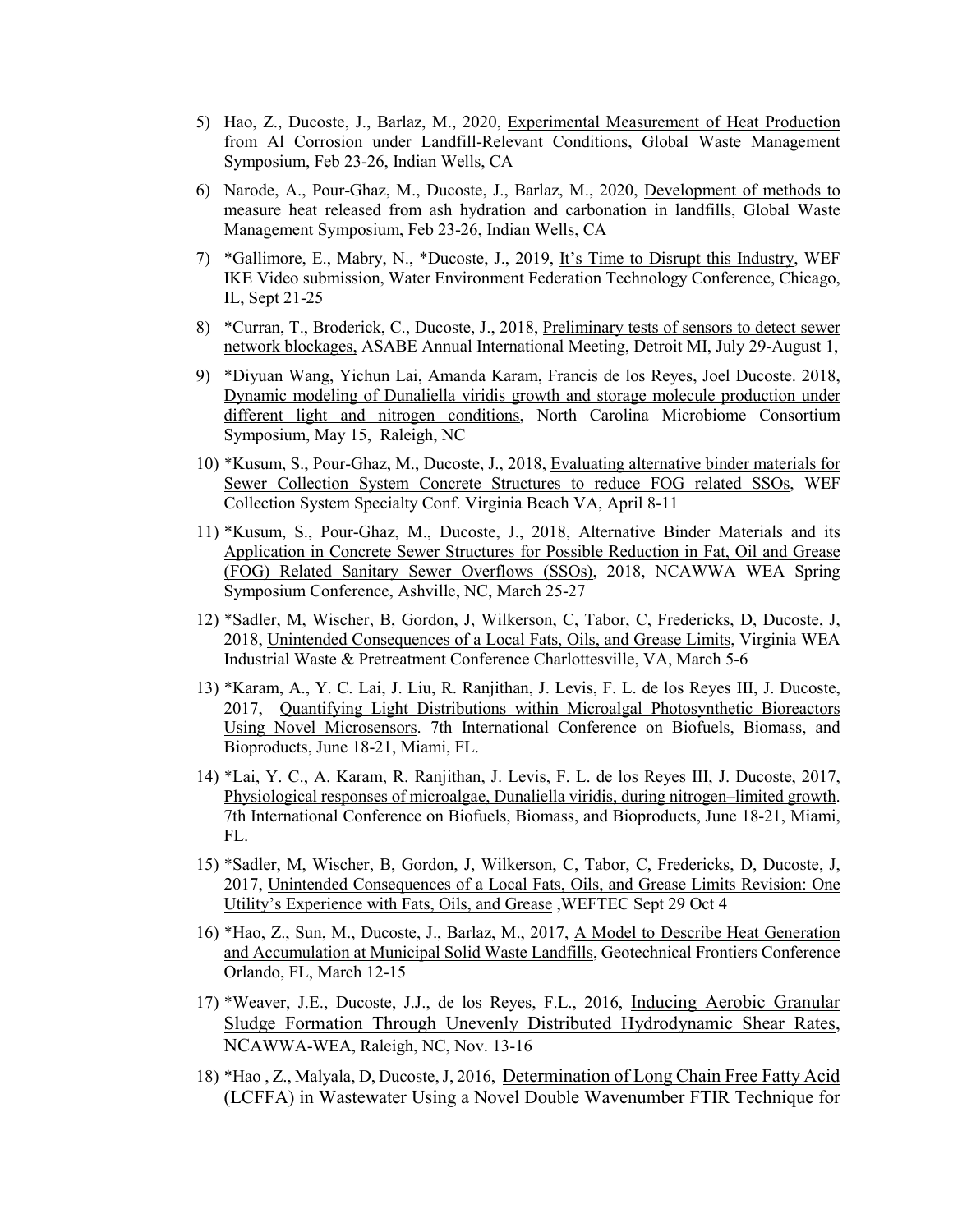the Protection of Sanitary Sewer Collection Systems, NCAWWA-WEA, Raleigh, NC, Nov. 13-16

- 19) \*Malyala, D, Hao , Z., Ducoste, J, 2016, Determining the fate of Long Chain Free Fatty Acids and Fats, Oils and Grease in Sewer Collection Systems using a double waveband FTIR technique, NCAWWA-WEA, Raleigh, NC, Nov. 13-16
- 20) \*Weaver, J.E., Ducoste, J.J., de los Reyes, F.L., 2016, Fluid Shear Variation Potentially Plays a Role in Aerobic Granular Sludge Formation, WEFTEC, New Orleans, LA, Sept 24-28
- 21) Karam, A., de los Reyes, F.L., Levis, J., Ranjithan, R. and Ducoste, J., 2016, Photochemical Micro-sensors for Evaluating Light Distribution within Photosyntheitic Biioreactors for Biofuels Production, 6<sup>th</sup> International Conference on Algal Biomass and Bioproducts. San Diego, CA. June 26-29
- 22) Vallabh, R., Seyam, A., Banks-Lee, P., Ducoste, J., 2015, Pore Channel Tortuosity in 3D Nonwoven Structures, 6th World Conference on 3D Fabrics and their Applications, Raleigh, NC, USA, May 26-28, 2015
- 23) Wang, L., Hossen, E.H., Aziz, T.N., Ducoste, J., de los Reyes, F.L., 2015, Directing Microbial Community Assembly by Deterministic Niche Differentiaion in Anaerobic Digesters, WEFTEC, Chicago, IL, Sept 26-30, CDROM
- 24) \*Manavi, R., de los Reyes, F.L., Levis, J., Ranjithan, R. and Ducoste, J., 2015, Coupling fluid dynamics with kinetic modeling to quantify the effects of photosynthetic bioreactor design and operation on yield performance, 249<sup>th</sup> ACS National Meeting. Denver, CO. March 22-26,
- 25) \*Jenny, R., Ducoste, J., 2014, Challenges in Designing a UV LED Reactor for Disinfection: Why CFD Should be your Best Friend, AWWA WQTC New Orleans Nov 16-20, CDROM
- 26) \*Jenny, R., Ducoste, J., 2014, Computational Fluid Dynamics Optimization of a Continuous Flow Point of Use UV LED Disinfection Reactor, IUVA Regional Conference White Plains NY Oct 26-28
- 27) Olukanni, D.O., Ducoste, J., George, T.O., 2014, Creating Water, Sanitation, and Hygiene (WASH) Program Awareness in Schools: A tool Towards the Success of Community WASH Programs, EDULEARN14, Barcelona Spain July 7-9
- 28) \*Wang, L., Hossen, E.H., Aziz, T.N., Ducoste, J., Bullard, M., de los Reyes, F.L., 2014, Pulse Feeding Of Anaerobic Digesters Treating Grease Waste To Increase Community Resistance, IWA World Water Congress & Exhibition, Lisbon Portugal, Sept 21-26, CDROM
- 29) Nopens, I., Torfs, E., Ducoste, J., Vanrolleghem, P., Gernaey, K., 2014, PBMs: A Modeling Framework for WWTP Modeling, IWA/WEF WWT MOD SPA, Belgium, CDROM, March 30-April 2
- 30) Samstag, R., Ducoste, J., Gribrio, A., Nopens, I., Batstone, D., Wicks, J., Saunders, S., Laurent, J., Potier, O., 2014, CFD as a tool for WWTP Unit Process Modeling, IWA/WEF WWT MOD SPA, Belgium, CDROM, March 30-April 2
- 31) \*Iasmin, M., Ducoste, J., 2014, Effect of Source and Environmental Factors on Properties and Kinetics of FOG Deposits in Sewer Collection Systems, WEF Collection System, Baltimore, MD, March 12-14, CDROM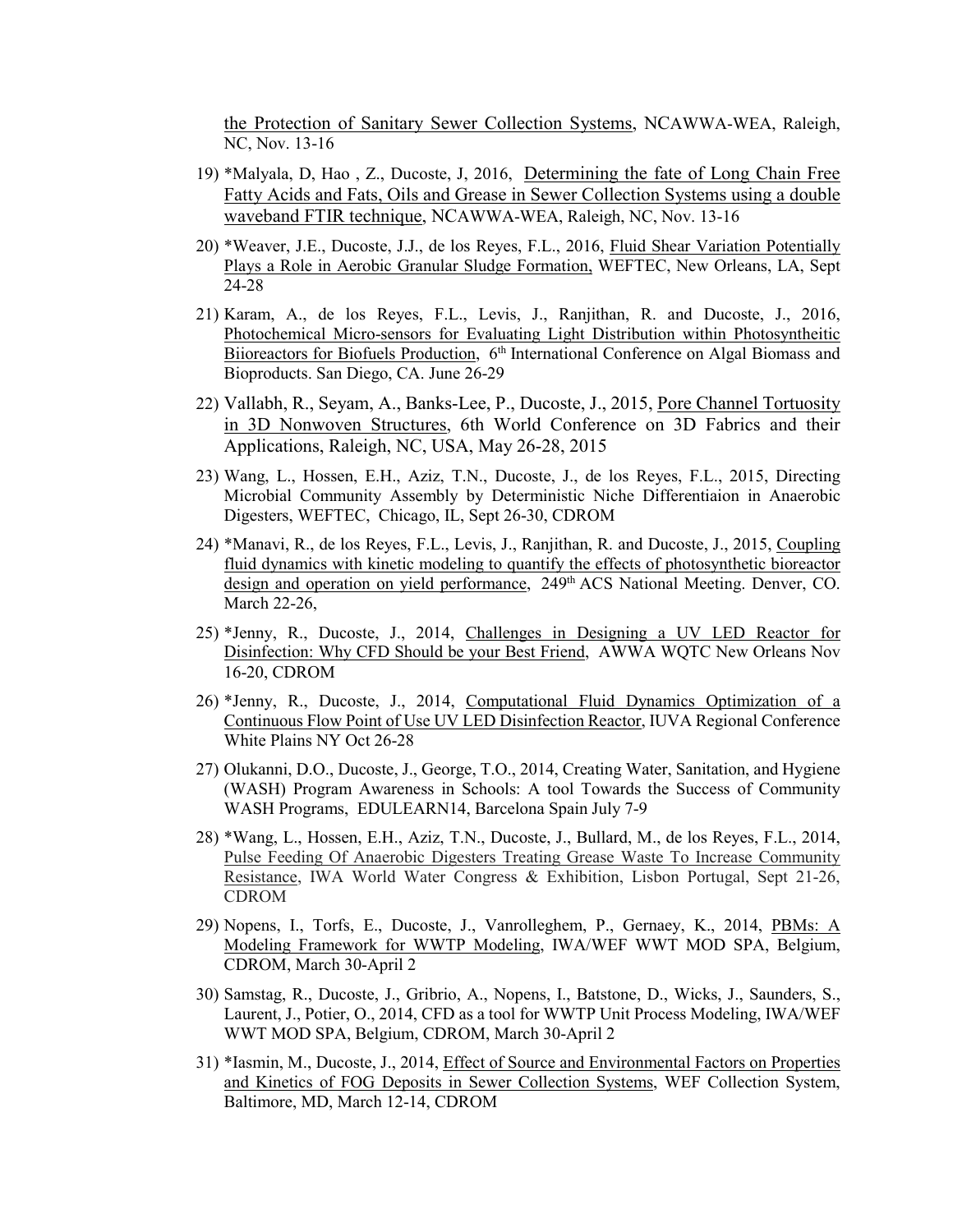- 32) \*Yousefelahiyeh, R., Dominic, C.C.S., Ducoste, J., 2014, FOGISEW: Modeling FOG Deposit Formation in Sewer Collection System, WEF Collection System, Baltimore, MD, March 12-14, CDROM
- 33) \*Wang, L., Hossen, E.H., Aziz, T.N., Ducoste, J., Bullard, M., de los Reyes, F.L., 2013, Developing Resistant and Resilient Anaerobic Co-Digesting Microbial Communities, WEFTEC, Chicago, IL, Oct 5-9, CDROM
- 34) \*Yousefelahiyeh, R., Dominic, C.C.S., Ducoste, J., 2013, A Numerical Method to Simulate the Formation of Fats, Oils, and Grease (FOG) Deposits in a Sewer Collection System, WEFTEC, Chicago, IL, Oct 5-9, CDROM
- 35) \*Iasmin, M., Ducoste, J., 2013, Quantifying Fat, Oil, and Grease (FOG) Deposits Formation Kinetics in Sewer Collection System, NCAWWA/WEA, Concord, NC, November 10-13, CDROM
- 36) \*Yousefelahiyeh, R., Dominic, C.C.S., Ducoste, J., 2013, Simulating the Formation of Fats, Oils, and Grease (FOG) Deposits in a Sewer Collection System, NCAWWA/WEA, Concord, NC, November 10-13, CDROM
- 37) \*Jenny, R.M., Simmons, O.D., Ducoste, J., 2013, Experimental and Numerical Evaluation of a UV-LED Point of Use Disinfection Device, NCAWWA/WEA, Concord, NC, November 10-13, CDROM
- 38) \*Wang, L, Aziz, T.N., Ducoste, J.J., de los Reyes, III, F.L., 2012, Anaerobic Co-Digestion of Grease Trap Waste, WEFTEC 2012 New Orleans, LA., Sept 29-Oct 3
- 39) \*Aziz, T.N., Long, J.H., Ducoste,J.J., 2012, Life Cycle Assessment of Grease Trap WasteCo-Digestion, Land Application, and Composting, Residual and Biosolids Management Session Speaker - WEFTEC 2012 New Orleans, LA., Sept 29-Oct 3
- 40) \*Arafin, M., Ducoste, J., 2011, Modeling of a Flow Through UV LED Reactor using Computational Fluid Dynamics, NCAWWA/WEA, Concord, NC, November 13-16, CDROM
- 41) \*Ducoste, J. J. and Alpert 2011, Assessing the UV Dose Delivered from Two UV Reactors in Series: Can you always assume doubling the UV dose from individual reactor validations?, IUVA, SEPT 18-20, Toronto, ONT, CDROM
- 42) \*Alpert S., Bowker, C. & Ducoste, J. J., 2011, UV-LEDs for Water Disinfection Are We Close?, IUVA, SEPT 18-20, Toronto, ONT, CDROM
- 43) \*Bowker, C. & Ducoste, J. J., 2011, Evaluation of UV LEDs for Point of Use Disinfection Processes, AWWA Conference Washington DC, June 12-16, CDROM
- 44) Sobremisana, A., de los Reyes, F., Ducoste, J., 2011, Combined CFD, Floc Aggregation, and Microbial Growth Kinetics Modeling for Carbon and Nitrogen Removal, WEFTEC, Los Angeles, CA, Oct 16-19, CDROM
- 45) \*Vallabh, R., Seyam, A.M., Banks-Lee, and Ducoste, J., 2010, Tortuosity in Fibrous Porous Media, Proceedings of the  $7<sup>th</sup>$  International Conference of Textile Research Division, National Research Center, Cairo, Egypt, October 10-12, CDROM
- 46) \*Aziz, T.N., Holt, L., Keener, K., Ducoste, J.J., 2010, Assessment of Field Grease Abatement Devices, WEFTEC, New Orleans, LA, Oct 10-13, CDROM
- 47) \*Gallimore, Aziz, Ducoste, 2010, Assessment of Grease Abatement Systems, WEF Sewer Collection System Conference, Phoenix, AZ, June 7-10, CDROM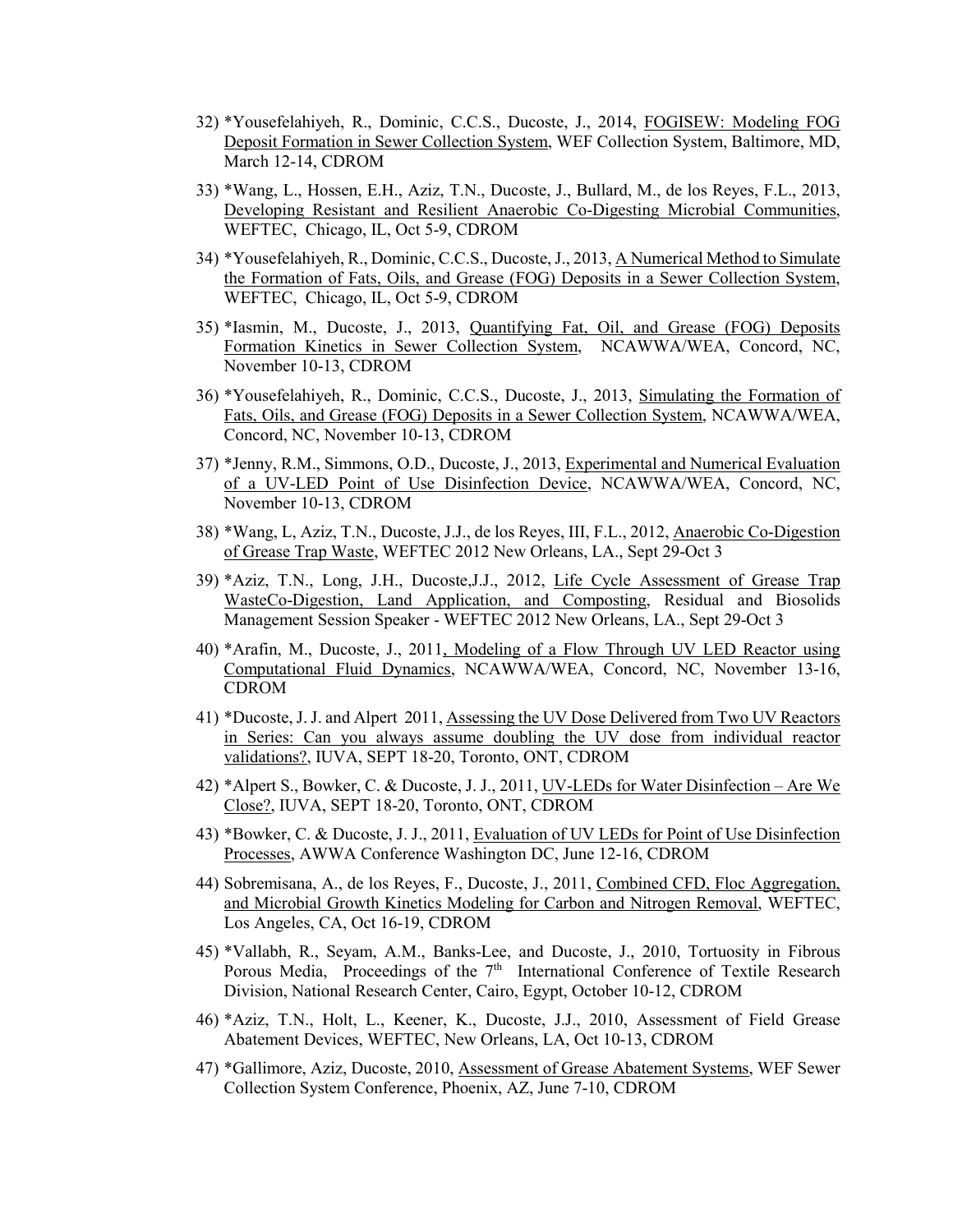- 48) \*Alpert, S.M., Jin, S., Aziz, T., Ducoste, J., 2010, The Value of Numerical Modeling in the Design and Operation of Drinking Water Treatment Processes, AWWA National Conference Chicago IL, June 20-24, CDROM
- 49) \*Alpert, S. M., & Ducoste, J. J., 2009, A CFD Modeling Protocol for Simulating the UV/H<sub>2</sub>O<sub>2</sub> Advanced Oxidation Process, AWWA Water Quality and Technology Conference, Seattle, WA.
- 50) \*H. Hong, J.C. Williams, J. Hsieh, J. Ducoste, and F.L. de los Reyes III, 2008, Monitoring Microbial Shifts During Activated Sludge Floc and Aerobic Granule Development, 81th Water Environment Federation Annual Conference and Exposition (WEFTEC 2008), October 21-25, Chicago, IL, CDROM
- 51) Hyunsuk H, J.C. Williams, J. Hsieh, J. Ducoste, \*F. L. de los Reyes, 2008, Floc Size Control and Microbial Shifts during Aerobic Flocculation in Couette-Taylor Bioreactors, International Water Association Leading edge conference, June 1-4, Zurich, Switzerland, CDROM
- 52) \*Zhao, X., Ducoste, J., 2008, Analysis Of A Low Pressure UV Reactor Under Multiple Upstream Elbow Configurations Using UV Sensitive Fluorescent Microspheres, American Water Works Association National Conference, Atlanta, GA, June 8-12, CDROM
- 53) \*Aziz, T., Holt, L., Keener, K., Ducoste, J., 2007, Field Observations of Grease Interceptor Performance, Water Environment Federation Workshop, Raleigh, NC, 4-5, CDROM
- 54) \*Aziz, T., Holt, L., Keener, K.,, Ducoste, J., 2007, Experimental and Numerical Analysis of Grease Interceptor Performance, NCAWWA/WEA, Greensboro, NC, December 3-5, CDROM
- 55) \*Wood, J., Aziz, T., Groninger, J., Holt, L., Keener, K., Ducoste, J.,2007, Observation and Analysis of Popular Root Control Methods in Pilot Scale Sanitary Sewer, Water Environment Federation Technology Conference, San Diego, CA, October 15-17, CDROM
- 56) Richards, B., \*Ducoste, J., 2007, Evaluating Sequential Disinfection in Continuous Flow Water Treatment Systems, American Water Works Association Water Quality Technology Conference, Charlotte, NC, November 4-8, CDROM
- 57) \*Alpert, S., Ducoste, J., 2007, Modeling Organics Degradation with the UV/ $H_2O_2$ Advanced Oxidation Process Using Computational Fluid Dynamics, American Water Works Association Water Quality Technology Conference, Charlotte, NC, November 4-8, CDROM
- 58) \*Alpert, S., Knappe, D., Ducoste, J., 2007, The Use of Computational Fluid Dynamics (CFD) to Model UV-Initiated Advanced Oxidation Processes, International Ozone Association - International Ultraviolet Association World Congress, Los Angeles, CA August 27-30, CDROM
- 59) \*Alpert, S., Knappe, D., Ducoste, J.J., 2007, Incorporation of Micromixing models within CFD Simulations of UV Advanced Oxidation Processes, American Water Works Association National Conference, Toronto, Canada, June 4-8, CD-ROM
- 60) \*Bohrerova, Z., H, G.I., Bohrerova, Mohanraj, M., Ducoste, J.J and Linden, K.G, 2005, Experimental Measurements of Fluence distribution in a UV Reactor using Fluroescent Microspheres, Proceedings American Water Works Association Water Quality Technology Conference, Quebec City, Quebec. CD-ROM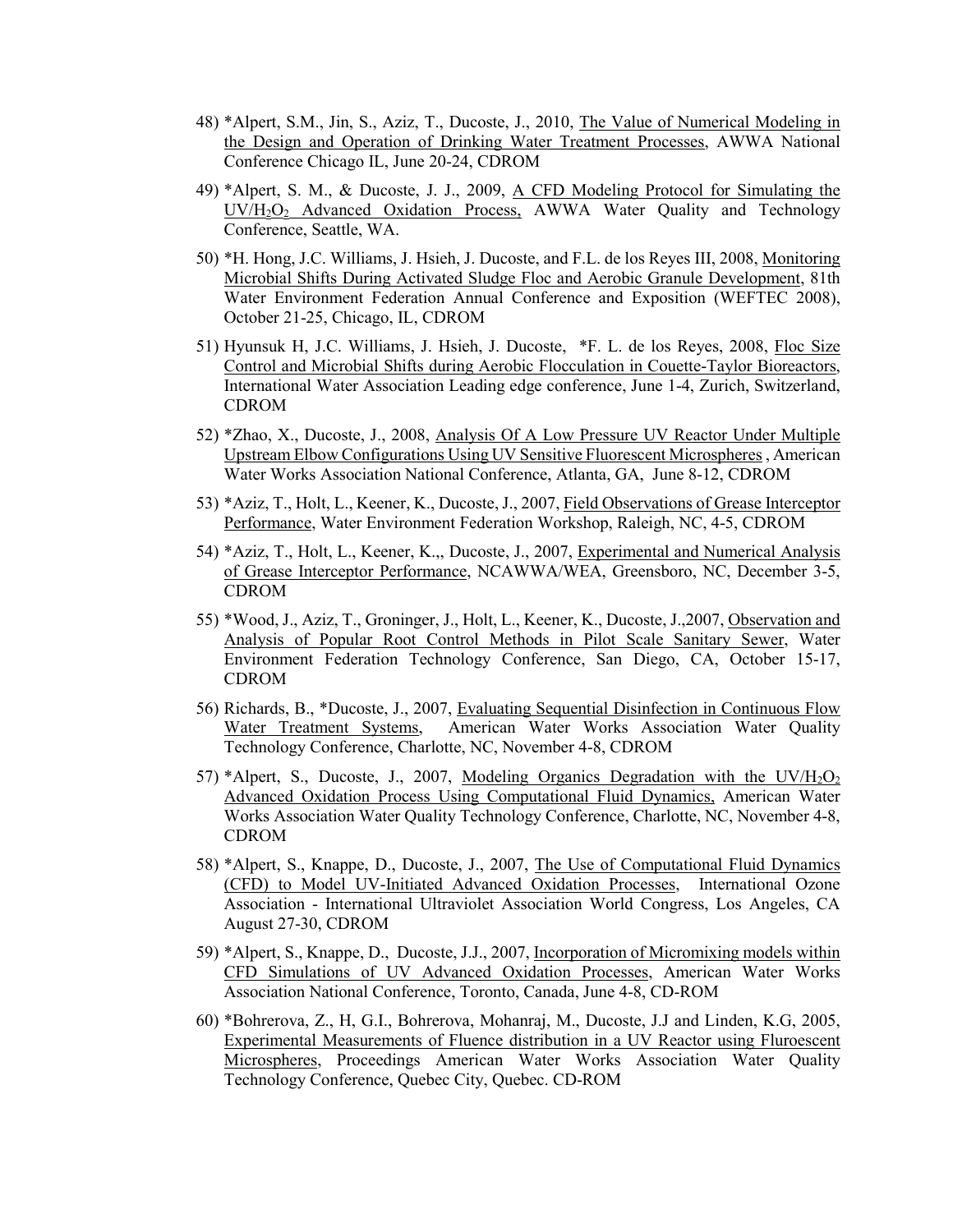- 61) \*Mamane-Gravetz, H, Ducoste, J.J and Linden, K.G, 2005, Impact of Particles on UVC Light Penetration in Natural and Engineered Systems, Proceedings International Ultraviolet Association Conference, Whistler, British Columbia, May 24-27, 10 pgs
- 62) \*Ducoste J.J., , D., Liu, K.G., Linden, Zuzana, H., Mamane-Gravetz, 2005, Impact of Influent Pipe Configuration on UV Reactor Performance: Is the Elbow Truly the Worst Case Hydraulic Condition, Proceedings WEF Disinfection Conference, Phoenix, AZ, February 6-9
- 63) \*Ducoste, J.J., K.G., Linden, D., Rokjer, 2004, Numerical Prediction of the Reduction Equivalent Fluence Bias, Proceedings AWWA Water Quality Technology Conference, San Antonio, TX, November 14-18
- 64) \*Ducoste, J.J. and Y., Liu, 2004, Numerical Prediction of Mixing Performance for Chloramines Formation , Proceedings AWWA Water Quality Technology Conference, San Antonio, TX, November 14-18
- 65) \*Prat, O., Ducoste, J.J., 2004, Modeling Spatial Distribution of Floc size in Turbulent Processes Using Quadrature Method of Moment and Computational Fluid Dynamics. 2<sup>nd</sup> International Conference on Population Balance Modeling, Valencia, Spain, May 5-7
- 66) \*Richards, B.H., C, Baeza, J. Ducoste, 2004, Assessing Sequential Disinfection Performance in a Flow Through System Using a Non-Biological Surrogate, Proceedings, AWWA Research Symposium in Baltimore, Maryland, April 18-20,
- 67) \*Liu, Y., J. Ducoste, 2003, Using CFD Model to Analyze Mixing Performance for the Formation of Chloramines, Proceedings NC AWWA/WEF Annual Conference, Greensboro, NC, November 17-20, 12 pgs.
- 68) \*Baeza, C., B.H. Richards, J. Ducoste, 2003, Evaluation Of Sequential Disinfection Strategy in Drinking Water Treatment using a Non-Biological Surrogate, NC AWWA/WEF Annual Conference, Greensboro, NC, November 17-20, 12 pgs.
- 69) \*Rokjer, D., M. Valade, D. Keesler, M. Borsykowsky, J. Ducoste, 2003, Medium Pressure UV Reactor Models for Validation Purposes, Proceedings AWWA Water Quality and Technology Conference, Philidelphia, PA, 22 pgs.
- 70) \*Hulsey, R., H. Mackey, J. Neemann, K. Linden, J. Ducoste, 2003, Implementing UV into Large Water Treatment Plants, Proceedings International Ultraviolet Association Conference, Vienna, Austria, July 9-11., 10 pgs
- 71) \*Ducoste, J.J., D. Liu, J. Shanshan, K.G. Linden, 2003, Evaluation of UV Fluence Rate Distribution Models, Proceedings International Ultraviolet Association Conference, Vienna, Austria, July 9-11., 10 pgs
- 72) \*Jin, S.., J.J. Ducoste, K.G. Linden, 2002, Determination of fluence rate distribution in UV reactors using spherical actinometry and mathematical analysis approaches, Proceedings American Water Works Association WQTC Conference, Seattle, WA, November 10-14., 15 pgs
- 73) \*Hopkins, C., J.J. Ducoste, 2002, Characterizing The Spatial Variation In Particle Aggregation Due To Heterogeneous Turbulence In A Flocculation Reactor, NC AWWA/WEF Annual Conference, Winston-Salem, NC, November 17-20, 12 pgs.
- 74) \*Ducoste, J.J., D. Liu, K. Linden, 2002, Modeling Drinking Water UV Disinfection Reactors using PHOENICS: Comparison between Eulerian and Lagrangian Approach, Proceedings, Phoenics User Conference, Moscow, Russia, September 21-28, 15 pgs.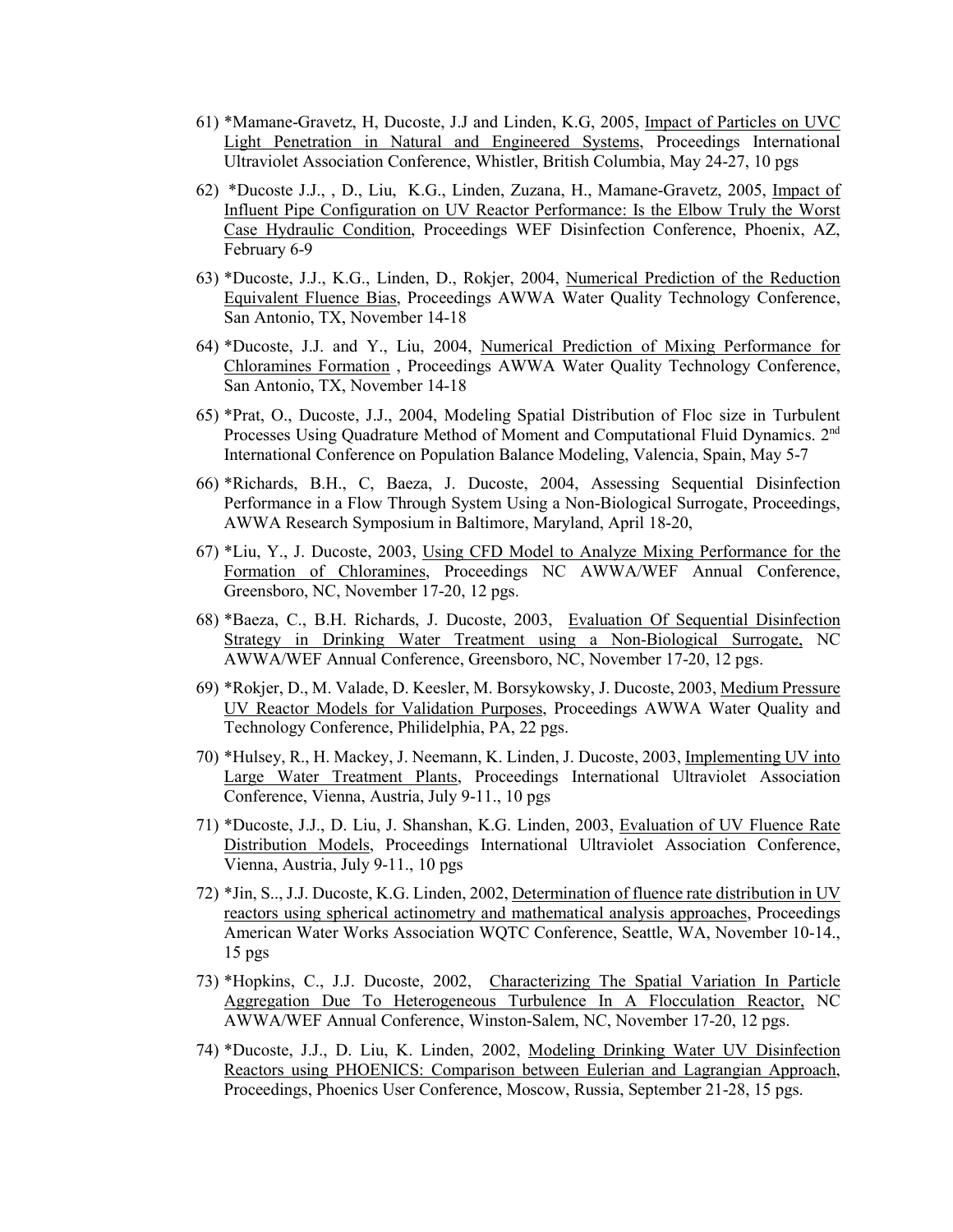- 75) Ortiz, V. and J.J. \*Ducoste, 2002, Characterization of Drinking Water Treatment Chemical Mixing Performance using CFD, Proceedings Joint CSCE/EWRI of ASCE International Conference, Niagara Falls , Ontario , Canada July 21 – 24, 15 pgs.
- 76) \*Ducoste, J.J. and K. Linden, 2002, An Alternative Approach to Determining Dose Distribution and Microbial Inactivation in UV Reactors using Computational Fluid Dynamics (CFD), Proceedings American Water Works Association National Conference, New Orleans, LA, June 17-21, 20 pgs.
- 77) \*Doby, T., D. Loughlin, F. de los Reyes, J. J. Ducoste, 2002, Use of Design Scenarios and Chance-Constrained Genetic Algorithm for Wastewater Treatment Plant Design, Environmental & Water Resources Systems, Analysis (EWRSA) Symposium, in conjunction with the Water EWRI Conference, Roanoke, Virginia, USA, on May 19-22, 20 pgs.
- 78) Doby, T., D. \*Loughlin, J. Ducoste, and F. L. de los Reyes III 2001, System-Wide Optimization of Wastewater Treatment Unit Processes Using a Distributed Genetic Algorithm, Environmental and Water Resources Institute/ASCE World Water and Environmental Resources Congress, May 20-24, Orlando FL. 15 pgs.
- 79) \*Peplinski, D. and Ducoste, J.J., 2001, Lessons for Applying Computational Fluid Dynamics Modeling to Disinfection Clearwells, Environmental and Water Resources Institute/ASCE World Water and Environmental Resources Congress, May 20-24, Orlando FL, 10 pgs.
- 80) \*Terry, S.D. and Ducoste, J.J., 2000, Modeling density current events in drinking water sedimentation processes using CFD, Proceedings NCAWWA/WEA Conference, Charlotte, NC, 10 pgs.
- 81) \*Ducoste, J.J. Carlson, K., Bellamy, W., Carlson, M., 1999, A Systematic Approach to Reactor Hydraulic Characterization: Part 1 of the Integrated Disinfection Design Framework Protocol, Proceedings AWWA Water Quality and Technology Conference, Tampa, FL., 10 pgs.
- 82) \*Ducoste, J.J., Daigger, G.T., Smith, R., 1999, Evaluation of Stacked Secondary Clarifier Design using Computational Fluid Dynamics, Proceedings Water Environment Federation Technology Conference, New Orleans, LA., 10 pgs.
- 83) \*Peplinski, D. and Ducoste, J.J., 1999, Enhancement of Computational Fluid dynamics (CFD) Modeling of Clearwell Performance, Proceedings NCAWWA/WEA Conference, Asheville, NC., 10 pgs.
- 84) \*Ducoste, J.J. and Brauer, R., 1999, Computational Fluid Dynamics Model of WTP Clearwell: Evaluation of Critical Parameters Influencing Model Performance, Proceedings, ASCE-CSCE Environmental Engineering Conference, Norfolk, VA., 10 pgs.
- 85) \*Carlson, K.H., Bellamy, W., Pier, D., Ducoste, J., Carlson, M., 1999, Implementation of the Integrated Disinfection Design Framework, Proceedings American Water Works Association National Conference, Chicago, IL., 10 pgs.
- 86) \*Ducoste, J.J. and Clark, M.M. 1997, The Influence of Tank Size and Impeller Type on Floc Size Distribution, Proceedings of the American Water Works Association National Conference, Atlanta, Georgia., 10 pgs.
- 87) \*Hagstrom, J.P., Crozes, G., Reddy, S., Verghes, V., Clark, M.M., Ducoste, J.J., Burns, C. 1997, The Use of Computational Fluid Dynamics for Improving Clearwell Design for CT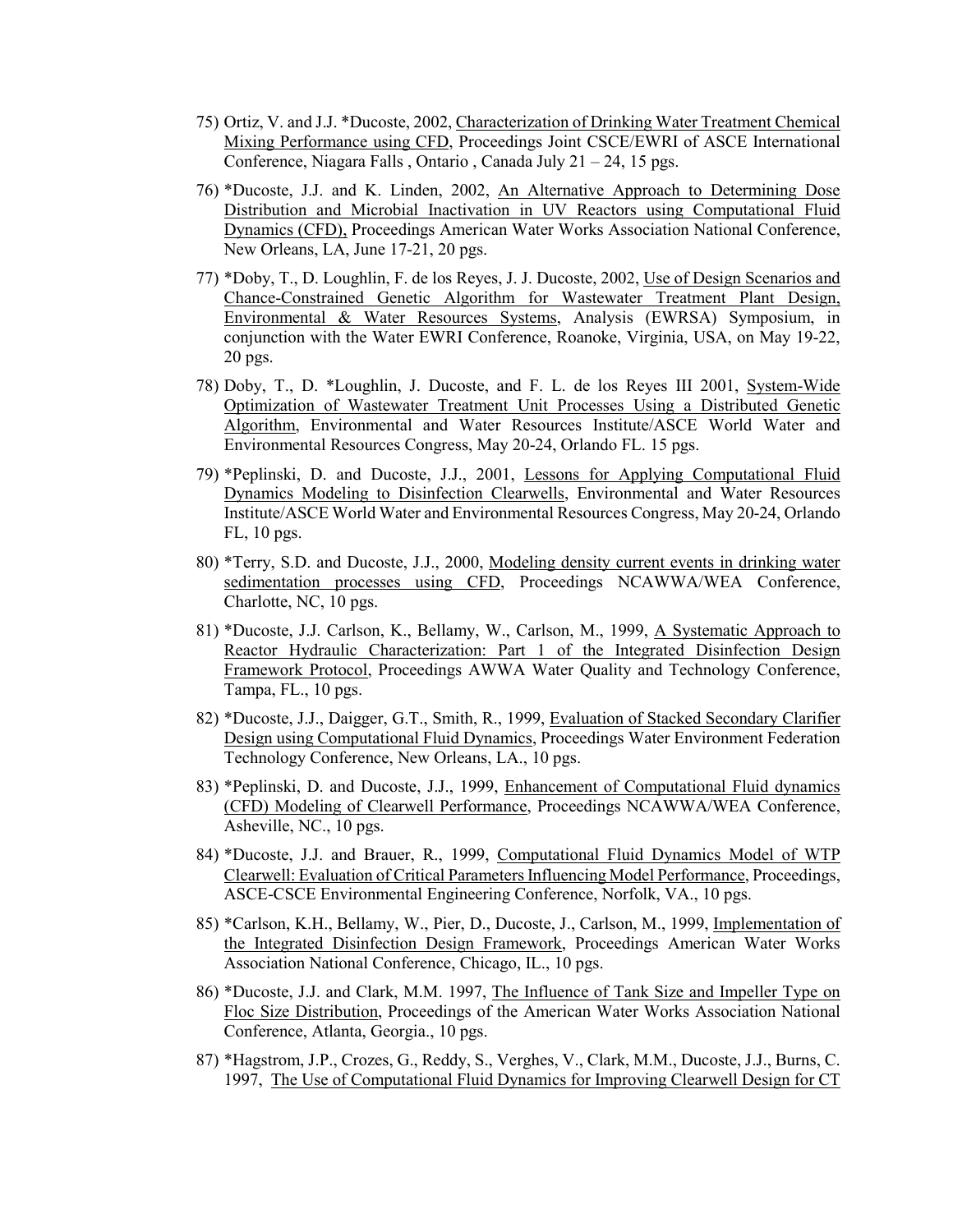Compliance, Proceedings of the American Water Works Association Computer Conference, Austin, Texas., 10 pgs.

- 88) \*Crozes, G., Hagstrom, J.P., Clark, M.M., Ducoste, J.J., Hermanowicz, S.W., Huntamer, J., 1996, Hydraulic Modeling for Improved CT Contactor Design, Proceedings of the American Water Works Association Annual Conference, Toronto, Ontario, 10 pgs.
- 89) \*Clark, M.M. and Ducoste, J.J. 1996, A Journey in Understanding Mixing and Flocculation, Proceedings of the American Water Works Association Virginia Section, Williamsburg, Virginia., 1 pg.
- 90) \*Ducoste, J.J., Clark, M.M., Weetman, R.J., 1995, The Evaluation of the Fluid Mechanics Generated in the Flocculation Process: Effects of Tank Size and Impeller Type, Proceedings of the American Water Works Association National Conference, Anaheim, California, 10 pgs.

#### *Invited Presentations (No Paper)*

- 1) Ducoste, J.J., Understanding the Generation of Elevated Temperature Landfills through Finite Element Modeling, University of Florida Virtual Presentation April 2021
- 2) Ducoste, J.J., 2021, Ding Ding Ding, Fatberg right ahead!: The challenges of sewer collection system sustainability and dealing with fats, oils, and grease discharge, Drexel university Virtual Presentation March 2021
- 3) Ducoste, J.J., 2020, Clearing the Haze from Grease Interceptor Design, WEAT CMOM Virtual Conference, August 27
- 4) Ducoste. J.J., 2020, Improving Diversity in Environmental Engineering and Science, CentrEau Webinar, Laval University August 6
- 5) Ducoste, J.J., 2020, Changing the Tide of Post Tenure Review, ASEE Virtual Annual Conference, June 24
- 6) Ducoste, J.J., 2020, Successfully Obtaining Tenure and Promotion at an R1 University, Preparing Future Minority Faculty (PFMF) 2020 Symposium, NC A&T, May 14
- 7) Ducoste, J.J., 2020, Explaining the Formation of Elevated Temperatures in Municipal Solid Waste Landfills, Southern Methodist University, February 12, Dallas TX
- 8) Ducoste, J.J., 2019, Tips on Successfully Navigating Graduate School, Florida International University, Miami, FL, October 18
- 9) Ducoste, J.J., 2019, Full of Gold (FOG): Identifying value added initiatives for Fats, oil, and Grease waste streams, WEAT CMOM Conference, Austin, TX August 19-
- 10) Ducoste, J.J., 2019, Designing Efficient Grease Abatement Systems, National Precast Concrete Association Annual Conference, Louisville, KY, March 2
- 11) Ducoste, J.J., 2018, A life's Journey in Being a Transformative Agent of Change, Florida State University, Tallahassee, FL, November 19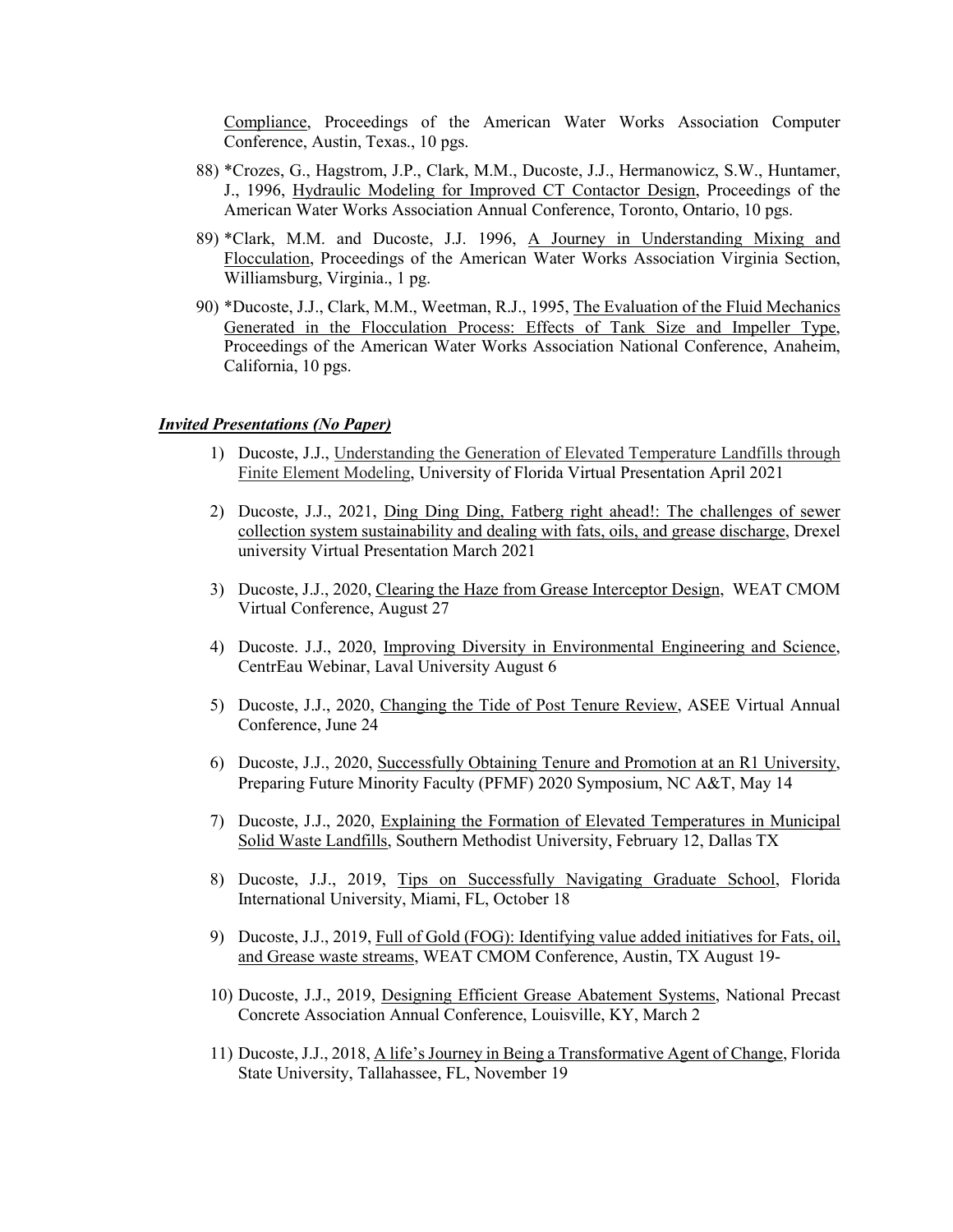- 12) Ducoste, J.J., 2018, The Art of a graduate school Application: What's in the mind of Faculty, University of Alabama Huntsville, AL, November 13
- 13) Ducoste, J.J., 2018, Tips/information to successfully navigate graduate school Application/Decision and Fellowship Opportunities, University of North Carolina Charlotte, NC, October 30
- 14) Ducoste, J.J., 2018, Tips/information to successfully navigate graduate school Application/Decision and Fellowship Opportunities, St Augustine College, Raleigh, NC, October 25
- 15) Ducoste, J.J., 2018, Assessing Surface Characteristics to reduce the adhesion of Fats, Oils, and Grease Deposits, North Carolina ONSITE Water Protection Conference, October 16, (Keynote Speaker)
- 16) Ducoste, J.J., 2018, Slip Sliding away: Minimizing FOG Deposit Adhesion to Sewer Surfaces, August 16, CMOM Conference, Austin, TX August 20
- 17) Ducoste, J.J., 2018, Development of Photochemical Microsensors for Evaluating Light Distributions within Algal Photosynthetic Bioreactors, Clemson University, Clemson, SC April 13
- 18) Ducoste, J.J., 2018, Building your Academic Brand, Academic and Research Leadership Network Symposium, Pittsburgh, PA, March 23-24
- 19) Ducoste, J.J., 2017, Raising the Value of Water: A strategy for Greater Public Health Protection, Seminar at Shaw University, Raleigh, NC
- 20) Ducoste, J.J., 2017, Drinking Water Treatment: What Happens from Source to Tap, Seminar at St Augustine University, Raleigh, NC
- 21) Ducoste, J.J., 2017, Holy Dish Pan Hands Batman, there are Soaps in the Sewers: Fats, Oil, and Grease Issues in Sewer Systems, Seminar at University of South Florida, Tampa, FL
- 22) Ducoste, J.J., 2016, Grease Removal Devices: Challenges in the Removal of FOG Emulsions and the Impact of Food Service Establishment Operations, 32 Annual Onsite Water Protection Conference, Raleigh, NC
- 23) Ducoste, J.J., 2016, Game Changer: A New Technique for Measuring the Performance of Grease Interceptors, CMOM Conference, Austin, TX
- 24) Ducoste, J.J., 2016, Drinking Water Treatment: What Happens from Source to Tap, Durham Technical Community College, Durham NC
- 25) Ducoste, J.J., 2015, Internal and External Grease Interceptors: Challenges in the Removal of FOG Emulsions and the Impact of Food Service Establishment Kitchen Operations, Keynote Speaker, FOG New Times New Solutions Conference Cranfield University UK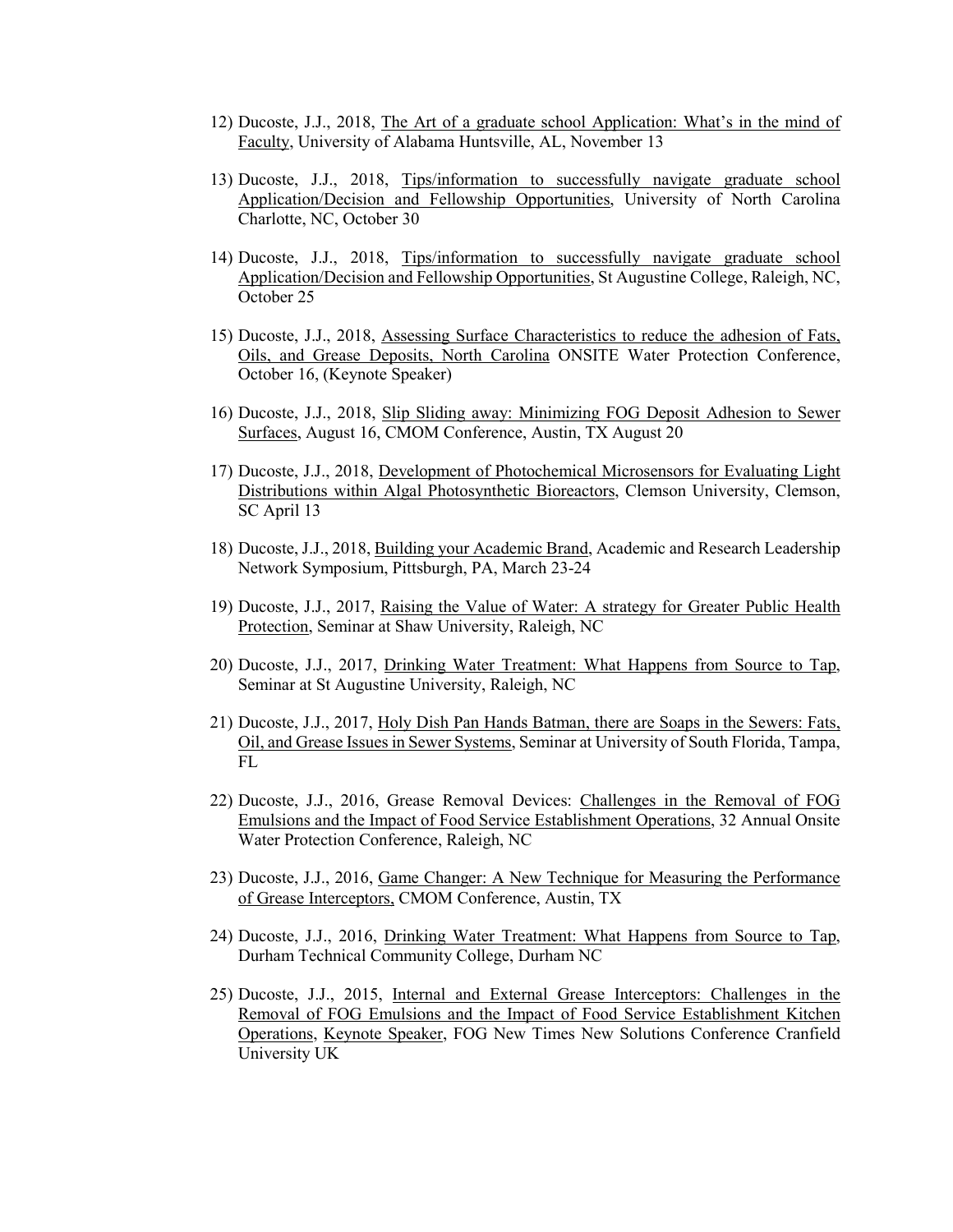- 26) Ducoste, J.J., 2015, How Restaurant Kitchen Practices Influence FOG Deposit Formation in Sewer Collection Systems, Invited Presentation, CMOM Conference, Austin, TX
- 27) Ducoste, J.J., 2014, Evaluation of Alternative Herbicides for Root Control: Should we be worried about their impact on Wastewater Treatment Plants?, Invited Presentation, CMOM Conference, Austin, TX
- 28) Ducoste, J.J., 2014, Data and CFD to Compare Horizontal and Vertical/enclosed UV Reactors, IUVA Specialty Conference UV Disinfection for Wastewater and Reuse Program, Irvine, CA
- 29) Ducoste, J.J., 2013, New Tools to Assess the Potential Risk of FOG deposit Accumulation in a Wastewater Collection System, Invited Presentation, CMOM Conference, Austin, TX
- 30) Ducoste, J.J., 2012, Modeling the removal of EDC chemicals using Advance Oxidation, WEFTEC, New Orleans, LA
- 31) Ducoste, J.J., 2012, Fat, Oil, and Grease (FOG) in Sanitary Sewer Systems: Factors that influence Deposit formation, Invited Presentation at NC Annual Onsite Water Protection Conference, Raleigh NC
- 32) Ducoste, J.J., 2012, Chemical and Hydraulic Factors that influence the formation of FOG Deposits in Sewer Collection Systems, Invited Presentation, CMOM Conference, Austin, TX
- 33) Ducoste, J.J., 2012, Modeling Advance Oxidation Processes for Optimizing Reactor Performance, Invited Presentation, IUVA Conference, Washington, DC
- 34) Ducoste, J.J., 2012, Numerical Approach to Modeling UV Disinfection Processes: A State of the Art Review, Southeast University, Nanjing, PR China
- 35) Ducoste, J.J., 2012, Using Computational Fluid Dynamics Modeling to guide design decisions, AWWA UVCFD Presentation Sue Bach Email, Dallas, TX, June 10-14
- 36) Ducoste, J.J., 2011, Fat, Roots, Oil, and Grease (FROG) in Sanitary Sewer Systems: Is a Sustainable Sewer system in Jeopardy, Invited Presentation at NC Annual Onsite Water Protection Conference, Raleigh NC
- 37) Ducoste, J.J., 2011, Velocity Profiles and their Relevance in UV Reactor Validation, IUVA workshop, Tracy CA,
- 38) Ducoste, J.J., 2010, Fat, Roots, Oil, and Grease (FROG) in Sanitary Sewer Systems: Is a Sustainable Sewer system in Jeopardy, Invited Presentation at NC Annual Onsite Water Protection Conference, Raleigh NC
- 39) Ducoste, J.J., 2010, Can CFD Answer Hydraulic Questions and make Validation more broadly applicable?, Invited Presentation at AWWA Nation Conference Workshop: UV Today – Ten Years Post-*Cryptosporidium*– Myths and Reality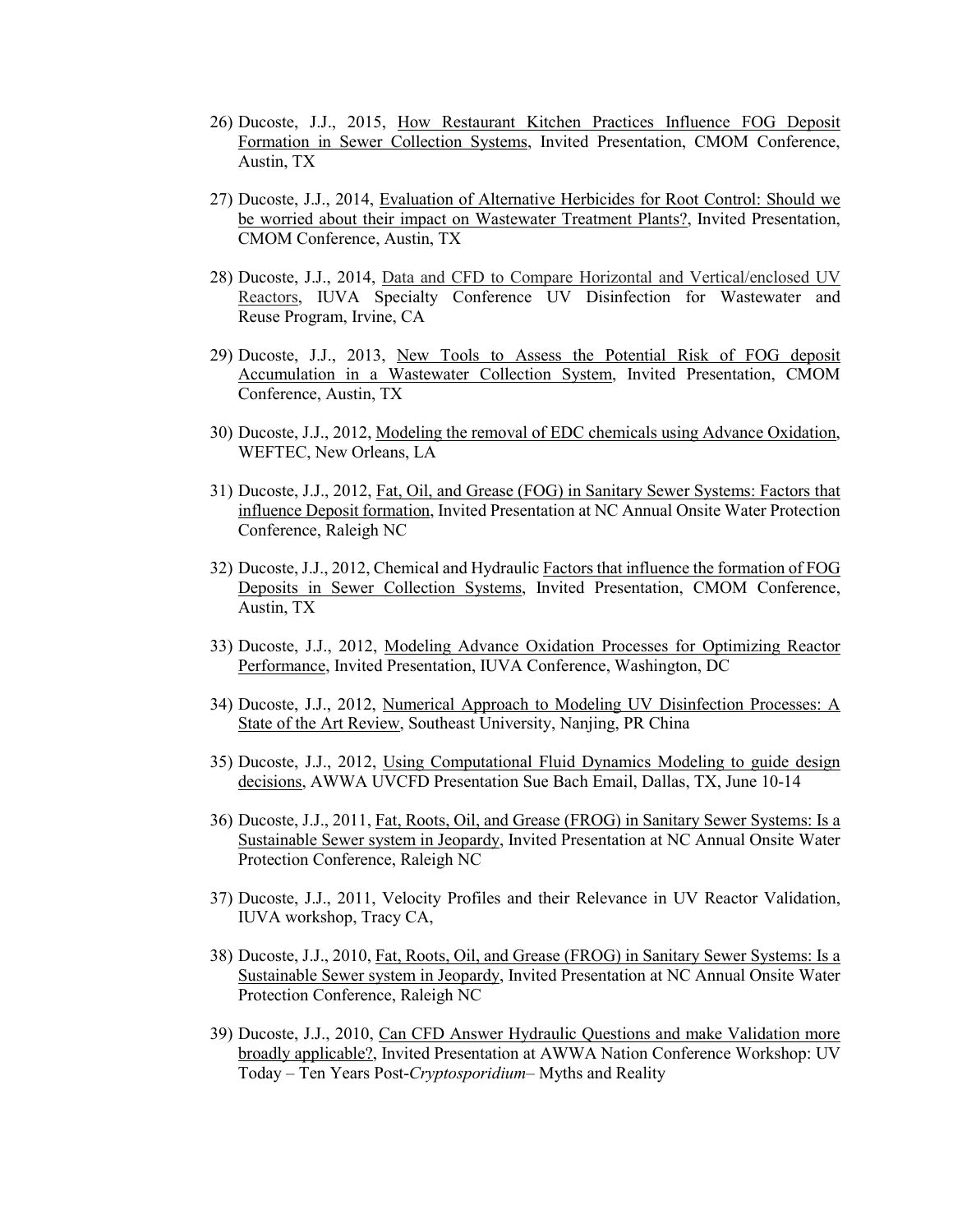- 40) Ducoste, J.J., 2010, Fats Roots Oil and Grease in US Sewer Systems: An overview, Invited Presentation at FOGS Buildup and Removal: Problems and Solutions Workshop Cranfield University, UK
- 41) Ducoste, J.J., 2010, Simulating the  $UV/H_2O_2$  Advanced Oxidation Process using Computational Fluid Dynamics, Invited Presentation, Rensselaer Polytechnic Instititute, Troy, NY
- 42) Ducoste, J.J., 2010, Grease Interceptors vs Under the Sink Grease Traps: Who won the Taste Test of Removing influent Fats, Oils, and Grease, Invited Presentation, CMOM Conference, Austin, TX
- 43) Ducoste, J.J., 2009, Assessment of Root Control Methods and Root Regrowth in a Pilot Scale Sanitary Sewer, Invited Presentation, CMOM Conference, Austin, TX
- 44) Ducoste, J.J., 2009, Analysis of Field Grease Interceptors, Invited Presentation, CMOM Conference, Austin, TX
- 45) Ducoste, J.J., 2009, The Intricacies of Analyzing/Designing Ultraviolet UV Disinfection Reactors using CFD, Invited Presentation, Water Reuse Workshop, Polytechnic University at Bari, Taranto, Italy
- 46) Ducoste, J.J., 2009, Population Balance Modeling in CFD Simulations, Invited Presentation, Water Reuse Workshop, Polytechnic University at Bari, Taranto, Italy
- 47) Ducoste, J.J., 2009, Computational Fluid Dynamics Modeling for Unit Process simulations in Drinking Water Treatment, Invited Presentation, Water Reuse Workshop, Polytechnic University at Bari, Taranto, Italy
- 48) Ducoste, J.J., 2009, Analysis of Fat, Oil, and Grease (FOG) in Sanitary Sewer Systems: Challenges to a Sustainable system, Invited Presentation, Villanova University, Villanova, PA
- 49) Ducoste, J.J., 2009, CFD Modeling for UV Disinfection and UV-Initiated Advanced Oxidation Processes, Invited Presentation, Disinfection 2009, Atlanta, GA
- 50) Ducoste, J.J., 2009, Simulating Ultraviolet Advance Oxidation Processes in Continuous Flow UV Reactors, Invited Presentation, University of Michigan, Ann Arbor, MI
- 51) Ducoste, J.J., 2008, Analysis of FOG and Roots in Sewer Collection systems, Invited Presentation, Water Environment Research Foundation Forum, Clearwater Beach, FL
- 52) Ducoste, J.J., 2008, Analysis and Design of Grease Interceptors, Invited Presentation, Water Environment Technology Conference, Workshop 115, Chicago, IL
- 53) Ducoste, J.J., 2008, FAT, Roots, Oil, and Grease (FROG) in Sanitary Sewers: Results from a Recent WERF Sponsored Study, Invited Presentation, Water Environment Research Foundation Webinar
- 54) Ducoste, J.J., 2008, An Introduction to Population Balance Modeling, Invited Presentation, MBR Training Seminar, Ghent University, Belgium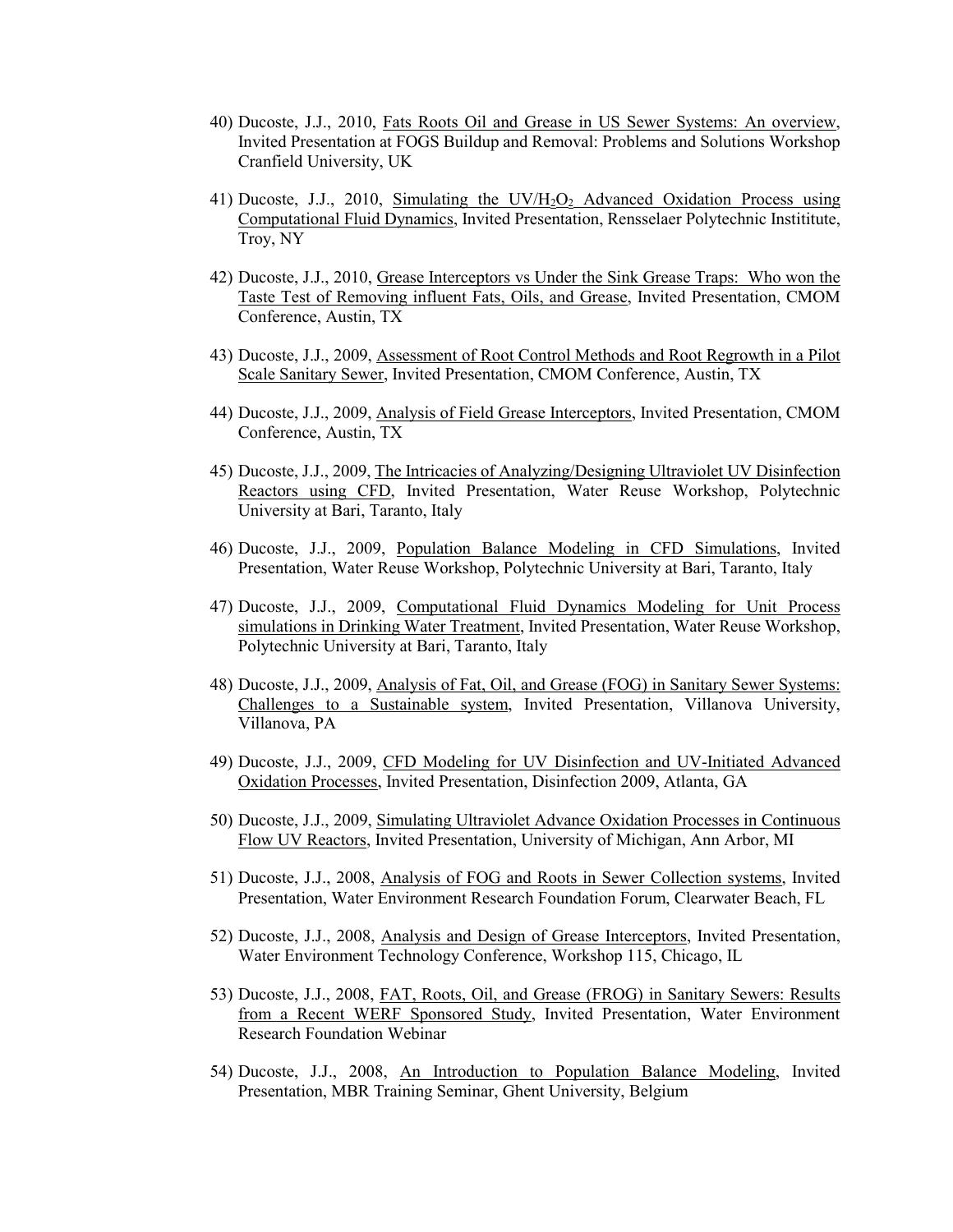- 55) Ducoste, J.J., 2008, An Overview of Computational Fluid Dynamics Modeling, Invited Presentation, MBR Training Seminar, Ghent University, Belgium
- 56) Ducoste, J.J., 2008, Some Thoughts on CFD Modeling for Membrane Bioreactor Processes, Invited Presentation, 2<sup>nd</sup> Workshop CFD Modeling for MBR Applications, Ghent University, Belgium
- 57) Ducoste, J.J., 2008, Analysis of FAT, Roots, Oil, and Grease (FROG) in Sanitary Sewers, Invited Presentation, CMOM Conference, Austin, TX
- 58) Ducoste, J.J., 2008, Modeling UV reactors in Drinking Water Systems, Invited Presentation, Chemical Engineering Department, Mississippi State University
- 59) Ducoste, J.J., 2008, Analysis of Grease Interceptors for the Removal of FAT, Oil, and Grease (FOG): Are they Sufficient to Stop FOG related Sanitary Sewer Overflows, Invited Presentation, Civil and Environmental Engineering Department, Arizona State University
- 60) Ducoste, J.J., 2008, Analysis of Fat, Oil, and Grease Deposits in Sanitary Sewer Systems, Invited Presentation at Borchardt Conference, University of Michigan, Ann Arbor, MI
- 61) Ducoste, J.J., 2006, Modeling the Regulatory Behavior of *E coli* in Heterogeneous Substrate Environment, University of Ghent, Belgium, Biomath Department
- 62) Ducoste, J.J., 2006, Modeling Flocculation in Secondary Clarifiers using Quadrature Method of Moments, Water Environment Federation Technology (Weftec) Workshop, Dallas, Texas.
- 63) Ducoste, J.J., 2006, The Impact of Upstream turbulence characteristics on Ultraviolet (UV) Disinfection Reactors Performance, Invited Presentation at Purdue University, Department of Chemical Engineering
- 64) Ducoste, J.J., 2005, The Intricacies of Designing Ultraviolet (UV) Disinfection Reactors using Numerical Models, Invited Presentation at ATLANTIUM LTD, Har Tuv, Israel
- 65) Ducoste, J.J., 2005, Simulation of Flocculation in Stirred Vessels using Quadrature Method of Moments: Evaluation of Lagrangian versus Eulerian Approaches, Invited Presentation at Department for Applied Mathematics, Biometrics and Process Control, Ghent University, Ghent, Belgium
- 66) Ducoste, J.J., 2005, Impact of Upstream Hydraulic Structures on UV Reactor Performance, Invited Presentation at Borchardt Conference, University of Michigan, Ann Arbor, MI
- 67) Ducoste, J.J., 2004, Numerical Prediction of the Reduction Equivalent Fluence Bias, Invited Presentation at Degremont North American Research & Development Center, Richmond, VA
- 68) Ducoste, J.J., 2004, Characterization of Dose Distribution in UV Reactors, Invited Presentation at Pennsylvania State University Department of Civil Engineering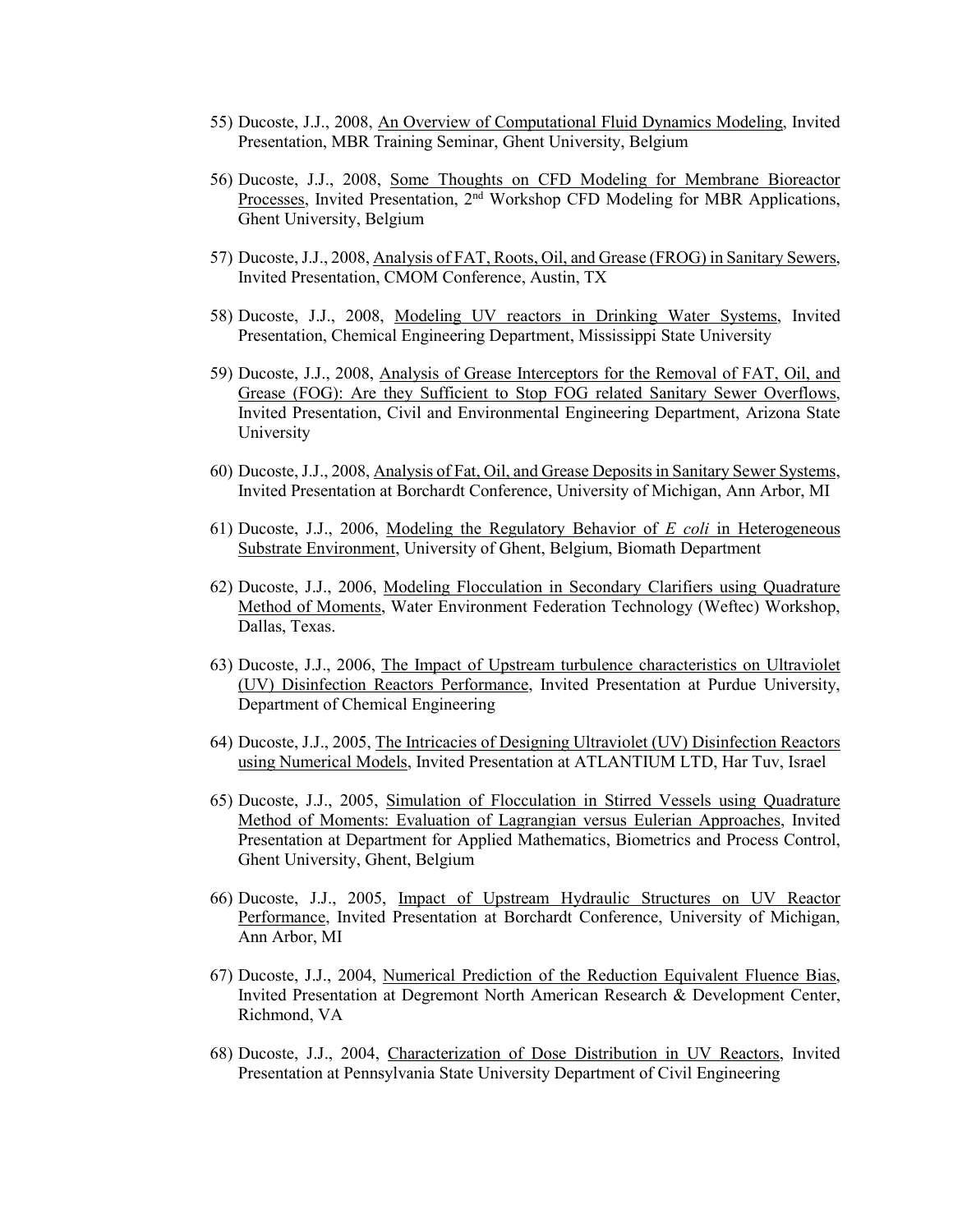- 69) Ducoste, J.J., 2003, The Intricacies of using Numerical Models for Analyzing/Designing Ultraviolet UV Disinfection Reactors, Invited Presentation at North Carolina Central University Environmental Engineering Science Program
- 70) Ducoste, J.J., 2001, An Overview of Computational Fluid Dynamics Modeling for Evaluation of Water and Wastewater Treatment Process Performance, Invited Presentation at Duke University Department of Civil and Environmental engineering
- 71) Ducoste, J.J., 2000, Modeling Flocculation in Water Treatment Processes: Impact of Tank Size and Impeller Configuration, Invited Presentation, Engineering Foundation on Population Balance Modeling of Particulate Systems, Kailua-Kona, Hawaii. (A portion of the invited speakers conference fees are waived by the conference organizers.)
- 72) Ducoste, J.J., 2000, IDDF Approach to Enhanced Reactor Hydraulic Characterization, Invited Presentation, Department of Civil and Environmental Engineering, Marquette University, (Seminar part of the Metcalf Chair)
- 73) Ducoste, J.J., 2000, Water Scarcity in the 21<sup>st</sup> Century: Has Time Come for Water Reuse, Invited Presentation, Public Forum at Marquette University, (Seminar part of the Metcalf Chair)

# *Presentations (No Paper)(* \* = Presenter)

- 1) Weaver, J., de los Reyes, F., Ducoste, J.J., 2021, Modeling environmental bioreactors treating wastewater by integrating biological processes, floc microenvironments, and computational fluid dynamics, Early Career Research Concference, June 15-19 Virtual
- 2) Kusum, S.A., Pour-Ghaz, M., Ducoste, J.J., 2021, Surface Factors that Influence the Formation and Adhesion of Fat, Oil, and Grease (FOG) Deposits, WRRI Annual Conference. A Virtual Event, 25-26 March.
- 3) Wang, D., Lai, Y., Karam, A.L., de los Reyes, III, F.L., and Ducoste, J.J., Algae Dynamic and functional modeling of carbon metabolism in photosynthetic microalgae, 10th Algal Biomass, Biofuels and Bioproducts Conference, June 16, 2021
- 4) Karam, A., de los Reyes, F., Ducoste, J., 2019, Evaluation of alternative light models for estimating light attenuation during microalgal cultivation, AEESP 2019 Research and Education Conference, Arizona State University, May 14-16, Tempe, AZ
- 5) \*Hao, Z., Ducoste, J., Barlaz, M., 2018, A Spatial Variation Model Describing Generation, Accumulation, and Propagation of Heat in Municipal Solid, Global Waste Management Symposium, Indian Wells CA Feb 11-14
- 6) \*Cranos Williams, Alexandr Koryachko, Anna Matthiadis, Durreshahwar Muhammad, Siobhan M. Brady, Joel Ducoste, James Tuck, Terri A. Long, 2017, Integrative Dynamic Modeling Using Diverse Biological Datasets, Crops In Silico Symposium and Workshop, University of Oxford, UK, June 12.
- 7) \*Karam, A.L., Ducoste, J.J., de los Reyes III, F.L., 2017, Development of Photochemical Microsensors for Evaluating Light Distribution within Microalgal Photosynthetic Bioreactors, AEESP Conference, Ann Arbor Michigan, June 22-24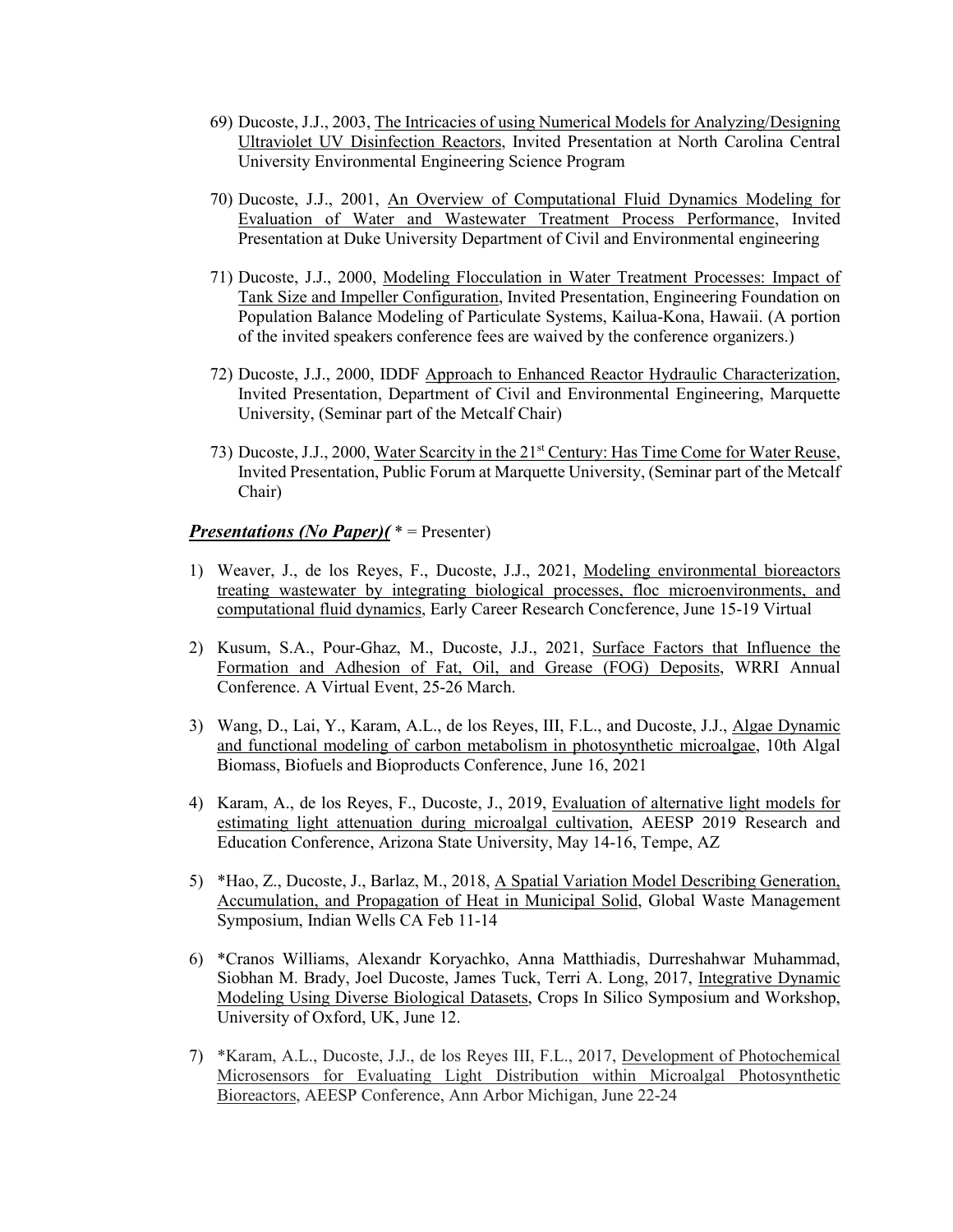- 8) \*de los Reyes, F. L. III, L. Wang, P. Shen, J. Yeh, T. Aziz, and J. Ducoste (2016). Directing microbial community assembly in anaerobic reactors: implications for increasing methane yields and improving start-up. WRRI Conference, March 17-18, 2016, Raleigh, NC
- 9) \*Hao, Z., Sun, M., Ducoste, J., Barlaz, M., Benson, C., Castaldi, M., Luettich, 2016, Understanding and Predicting Temperatures in Municipal Solid Waste Landfills, Global Waste Management Symposium, January 31-February 3, Indian Wells, CA
- 10) \*Cranos Williams, Alexandr Koryachko, Anna Matthiadis, Durreshahwar Muhammad, Jessica Foret, Siobhan M. Brady, Joel Ducoste, James Tuck, Terri A. Long., 2016, "Clustering and Differential Alignment Algorithm: Identification of Early Stage Regulators in the A. thaliana Iron Deficiency Response." Pittcon Conference, Atlanta, GA, March 2016.
- 11) Anna Matthiadis, Alexandr Koryachko, Durreshahwar Muhammad, Jessica Foret, Siobhan M. Brady, Joel Ducoste, James Tuck, Cranos Williams, and Terri A. Long., 2016, "Computational prediction of regulatory relationships: New players in the Arabidopsis thaliana iron deficiency response." Salt & Minerals Symposium, American Society of Plant Biology (ASPB) Annual Meeting, Austin, TX, July 2016.
- 12) \*Wang, L, Hossen, E., Aziz, T.N., Ducoste, J., de los Reyes, F.L., 2015, How to train your digester - Using step and pulse feeding of grease waste to increase community resistance and methane yield above 336%, Student Platform Presentation Speaker, Air & Waste Management Association (A&WMA), 108th Annual Conference & Exhibition, Raleigh NC
- 13) \*Wang, L, Hossen, E., Aziz, T.N., Ducoste, J., de los Reyes, F.L., 2015, How to train your digester - Step and pulse feeding of grease interceptor waste increased community resistance and methane yield by up to 350%, "Fresh Ideas" Poster session, Annual Conference & Exposition (ACE), American Water Works Association (AWWA), Anaheim, California
- 14) Anna Matthiadis, Alexandr Koryachko, Durreshahwar Muhammad, Jessica Foret, Siobhan M. Brady, Joel Ducoste, James Tuck, Cranos Williams, and Terri A. Long., 2015, Algorithm application to identify novel regulators in the Arabidopsis thaliana iron deficiency response," Systems Biology and New Approaches Session, International Conference on Arabidopsis Research (ICAR), Paris, France, July, 2015.
- 15) Anna Matthiadis, Alexandr Koryachko, Durreshahwar Muhammad, Jessica Foret, Siobhan M. Brady, Joel Ducoste, James Tuck, Cranos Williams, and Terri A. Long. "Algorithm application to identify novel regulators in the Arabidopsis thaliana iron deficiency response," Ionomics Workshop, International Conference on Arabidopsis Research (ICAR), Paris, France, July, 2015
- 16) Wang, L., Hossen, E.H., Aziz, T.N., Ducoste, J., Bullard, M., de los Reyes, F.L., 2014, Step and Pulse Feeding Of Anaerobic Co-Digesters Treating Thickened Waste Activated Sludge and Grease Interceptor Waste, Water Resources Research Institute Annual Conference, Raleigh, NC, March 19
- 17) Anna Matthiadis, Alexandr Koryachko, Durreshahwar Muhammad, Joel Ducoste, James Tuck, Cranos Williams, and Terri Long., 2014, "Using a systems biology approach to identify key transcriptional regulators in the *Arabidopsis thaliana* iron deficiency response." 9th International BioMetals Symposium, Poster Presentation, Duke University, July 2014.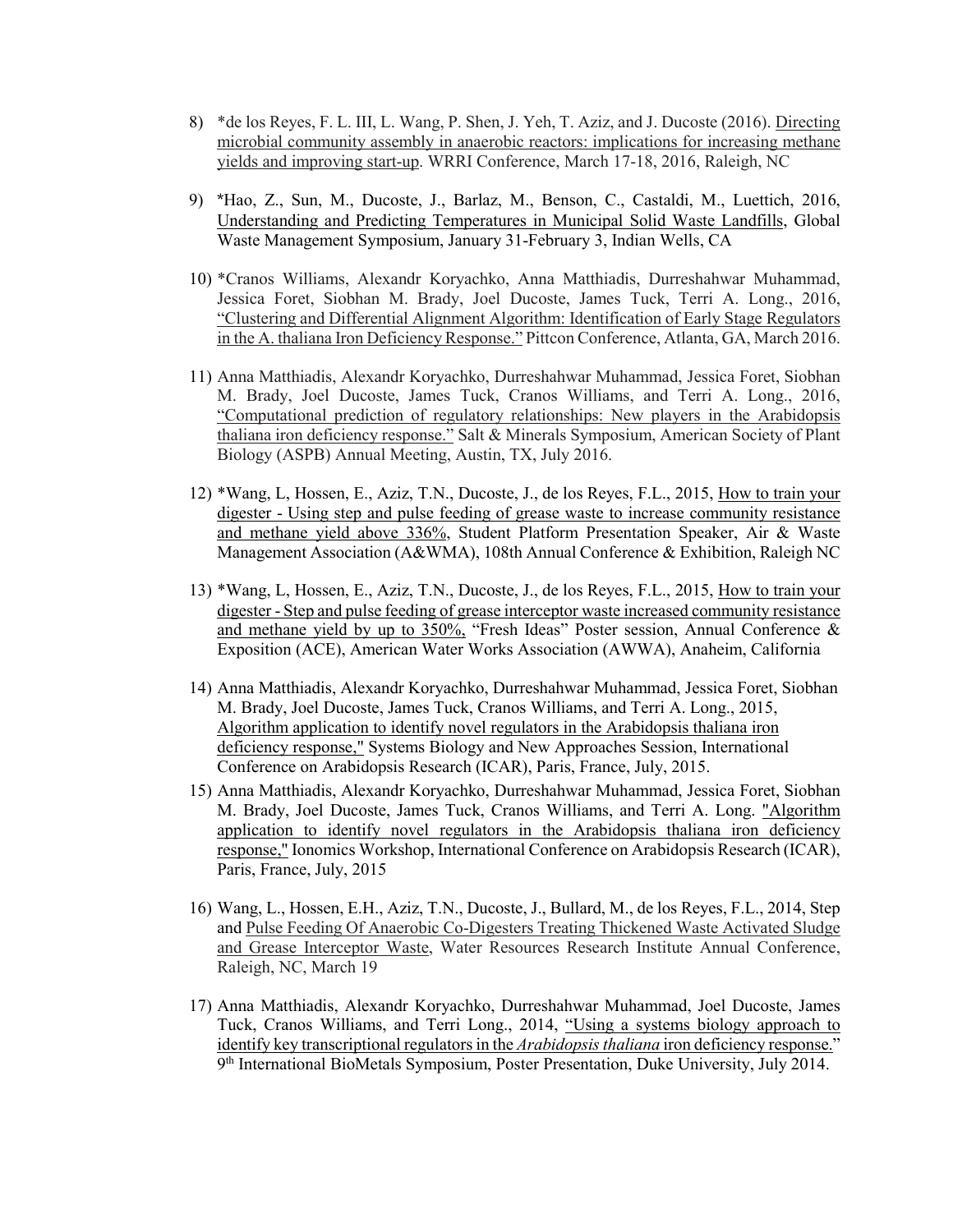- 18) Weaver, J., Ducoste, J., de los Reyes, F.L., 2014, Influencing Aerobic Granulation through Variable Shear in an Eccentric Couette Micro-Reactor, NC AWWA/WEA Conference, Winston Salem NC, Nov 16-19
- 19) \*He, X., Ducoste, J., de los Reyes, F., 2012, A Comprehensive Mechanistic Model Showing How Fat, Oil, and Grease (FOG) Deposits Form in Sewer Lines, NC AWWA-WEA Annual Conference Raleigh, NC., Nov. 11-14
- 20) \*Wang , Y., Ducoste, J., Challenges in the Measurements of Fat, Oil and Grease in Food Service Establishment Waste Streams, 2012, NC AWWA-WEA Annual Conference Raleigh, NC., Nov. 11-14
- 21) \*Song, J., Chen, H., Shuford, C.M., Li, Q., Shi, R., Muddiman, D.C., Williams, C.M., Ducoste, J., Sederoff, R.R., Chiang, V.L., 2012, Mechanistic Modeling Frameworks for Multiple Enzyme Regulation in Metabolic Pathway, KSEA South Atlantic Regional Conference, Nov 15-17
- 22) \*Aziz, T.N., Wang, L., Long, J.H., Ducoste,J.J., de los Reyes, III, F.L., 2012, Sustainable Energy from Grease Interceptor Waste Co-Digestion, NC AWWA-WEA Annual Conference Raleigh, NC., Nov. 11-14
- 23) \*Iasmin, M., Ducoste, J., 2012, Factors that Influence the Physical and Chemical Characteristics of Fat, Oil, and Grease Deposits in Sewer Systems, North Carolina Water Resources Research Institute, March 28
- 24) \*He, X., de los Reyes, F.L., Ducoste, J., 2012, How do Fat, Oil, and Grease Deposits form in Sewer Lines, North Carolina Water Resources Research Institute, March 28
- 25) Aziz\*, T.N., Long, J.H., Wang, L., de los Reyes, F.L., Ducoste, J.J., 2012, Exploring Sustainable Energy from Grease Interceptor Waste, WRRI Annual Conference & NCWRA Symposium, Raleigh, NC.
- 26) \*Willliams, C.M., Chen, H., Song, J., Ducoste, J., Shuford, C.M., Li, Q., Liu, J., Shi, R., Muddiman, D.C., Sederoff, R.R., Chiang, V.L., 2012, Predictive Models of Regulatory and Metabolic Pathways for Monolignol Biosynthesis in Populus trichocarpa, Plant & Animal Genome XX Conference, Jan. 14-18, San Diego, CA
- 27) \*He, X., Ducoste, J., de los Reyes, F.L., 2011,, How are Fat, Oil and Grease (FOG) Deposits Formed in Sewer Lines?, NCAWWA/WEA, Nov 15,16, Winston-Salem, NC
- 28) \*Karami, B., de los Reyes, F., Ducoste, J., 2011, Studying Formation of Nitrifying Aerobic Granules and Effect of Shear Distribution on Granulation NCAWWA/WEA, Nov 15,16, Winston-Salem, NC
- 29) \*Arafin, M., Ducoste, J., 2011, Modeling and experimental Evaluation of UV LED Reactor using Computational Fluid Dynamics (Poster), NCAWWA/WEA, Nov 15,16, Winston-Salem, NC  $(3<sup>rd</sup>$  prize award)
- 30) \*Ducoste, J., 2011, Water and Waster Treatment Process on Steriods: Using Computational Fluid Dynamics to Drive out Unit Process Inefficiencies, KECKS Futures Initiative, Nov 10-13, Irvine, CA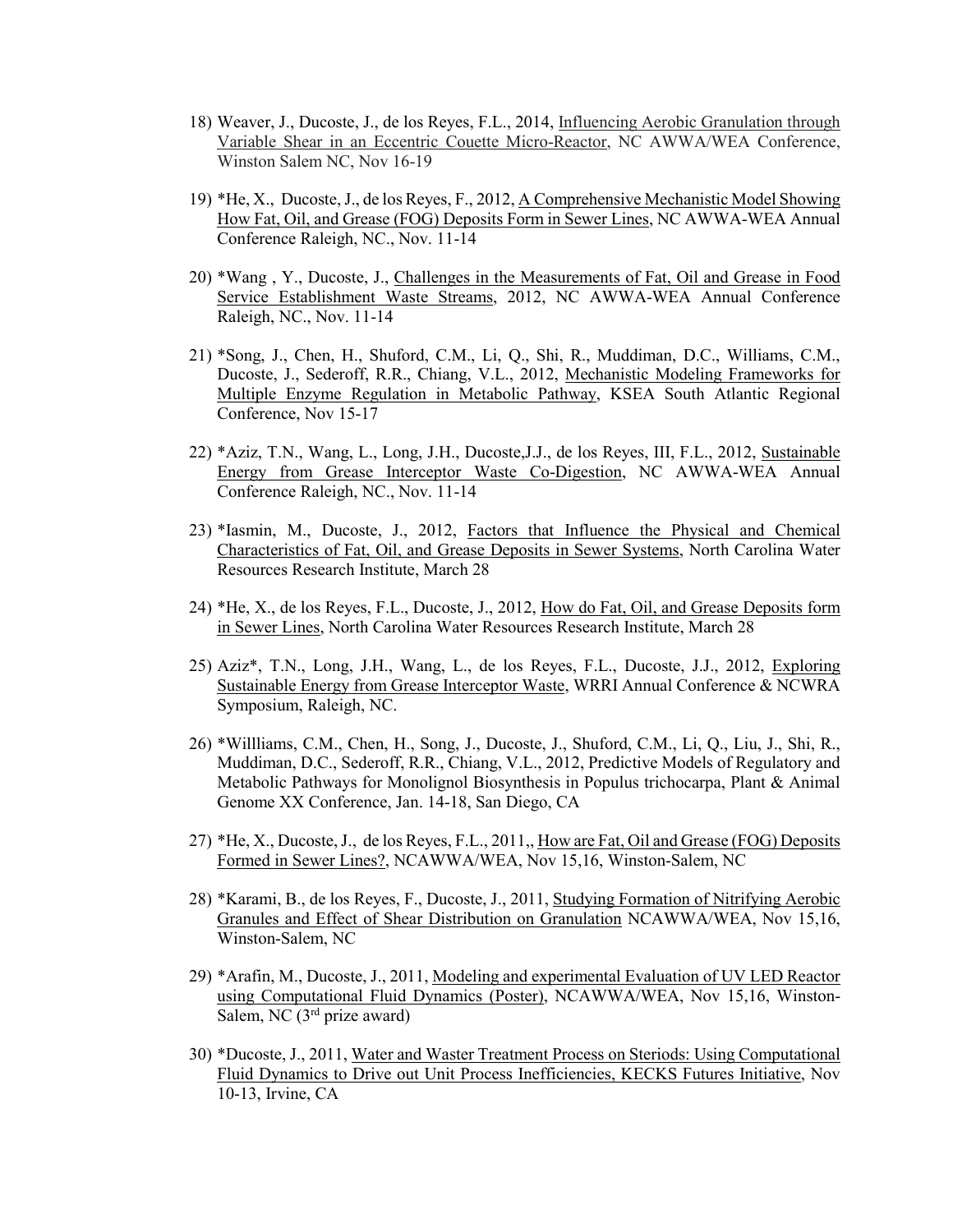- 31) Sobriminsana\*, Ducoste, de los Reyes, 2011, Combining CFD, floc dynamics, and biological reaction kinetics to model carbon and nitrogen removal in an activated sludge system, WRRI, March 21, Raleigh, NC
- 32) Gallimore\*, Ducoste, Assessment of Grease Abatement Systems, WEF Sewer Collection System Conference, NCAWWA/WEA, Nov 15,16, Winston-Salem, NC
- 33) Vallabh, R., Seyam, A.M.\*, Banks-Lee, and Ducoste, J., Tortuosity in Fibrous Porous Media, the Proceedings of the  $7<sup>th</sup>$  International Conference of Textile Research Division, National Research Center, Cairo, Egypt, October 10-12, 2010.
- 34) Vallabh, R., Seyam, A.M.\*, Banks-Lee, and Ducoste, J., Tortuosity of Nonwoven Structures, the 7th International Conference of Textile Research Division, National Research Center, Cairo, Egypt, October 10-12, 2010.
- 35) Vincent Chiang\*, Ron Sederoff, John Ralph, Joel Ducoste, Fikret Isik, Cranos Williams, David Muddiman, Lignin proteome, metabolome, enzymology, biochemistry, transgenics, structural chemistry, and systems modeling, Forest Biotechnology Industry Research Consortium (FORBIRC) Annual Meeting McKimmon Center, NCSU, May 26-28, 2010
- 36) Cranos Williams\*, Joel Ducoste, Jina Song, Fikret Isik, Ron Sederoff and Vincent Chiang Predicting regulatory control of lignin biosynthesis using signaling graph methodology Forest Biotechnology Industry Research Consortium (FORBIRC) Annual Meeting McKimmon Center, NCSU, May 26-28, 2010
- 37) Joel Ducoste\*, Cranos Williams, Jina Song, His-Chuan Chen, Fikret Isik, Ron Sederoff and Vincent Chiang, Regulatory constrained flux balance analysis of monolignol biosynthesis Forest Biotechnology Industry Research Consortium (FORBIRC) Annual Meeting McKimmon Center, NCSU, May 26-28, 2010
- 38) Sobriminsana\*, Ducoste, de los Reyes, 2010, A Numerical Approach for Modeling Carbon and Nitrogen Removal Under the Influence of Floc Size Distribution, IWA Leading Edge Conference, Pheonix, AZ June 4-8, 2010
- 39) de los Reyes, F., \*Ducoste, J., 2010, Factors Affecting the Formation of FOG Deposits in Sewer Lines, Urban Water Consortium Meeting, June 4, Raleigh NC
- 40) Xia\*, Ducoste, de los Reyes, 2010, Investigating the Formation of Fat Oil and Grease Deposits in Sewer Collection Systems, WRRI Conference, Raleigh, NC March 15….
- 41) Alpert, S. M., & Ducoste, J. J., 2009, Validation of CFD Models Simulating the UV/H<sub>2</sub>O<sub>2</sub> Advanced Oxidation Process*.* North Carolina AWWA/WEA Annual Conference, Raleigh, NC.
- 42) \*de los Reyes, F., \*Ducoste, J., 2009, Factors Affecting the Formation of FOG Deposits in Sewer Lines, Urban Water Consortium Meeting, March 11, Burlington NC
- 43) \*Sobremisana, A., F. L de los Reyes III, and J. J. Ducoste (2009) Simultaneous Modeling Carbon and Nitrogen Removal under the Influence of Floc Size Distribution. NC American